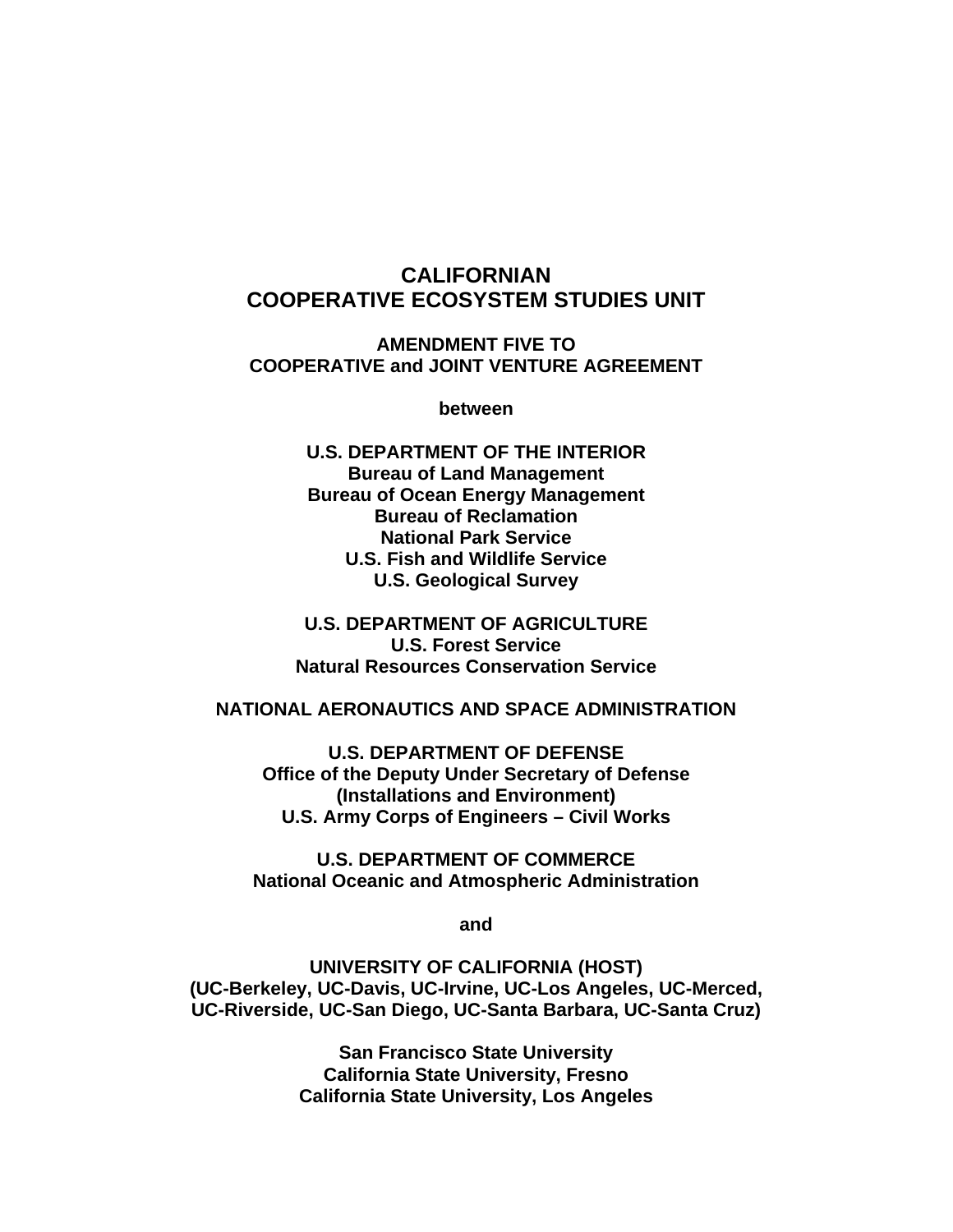**Cal Poly Corporation, California Polytechnic State University CSU, Chico Research Foundation, California State University, Chico Humboldt State University California State University, Northridge California State University, Stanislaus California Department of Fish and Wildlife (formerly CA Dept. of Fish and Game) California State University, Channel Islands The Institute for Bird Populations San Diego State University Research Foundation Institute for Wildlife Studies Santa Barbara Botanic Garden California Invasive Plant Council University Corporation at Monterey Bay (CSU, Monterey Bay) Occidental College Zoological Society of San Diego d/b/a San Diego Zoo Global California State University, Sacramento (Sacramento State) San Bernardino County Museum San Diego Natural History Museum Carnegie Mellon University CSU Fullerton Auxiliary Services Corporation (on behalf of California State University, Fullerton) Cal Poly Pomona Foundation, Inc. (on behalf of California State Polytechnic University, Pomona)** 

#### **Adding: Bureau of Indian Affairs California Association of Resource Conservation Districts Point Blue Conservation Science**

With the exception of the changes below, all terms and conditions of the Californian Cooperative Ecosystem Studies Unit (CESU) Cooperative and Joint Venture Agreement apply to this Amendment, and this Amendment is hereby made part of the Agreement.

## **ARTICLE I. BACKGROUND AND OBJECTIVES**

- A.1. The Bureau of Indian Affairs (BIA) is hereby included in the Californian CESU as a Federal Agency Partner.
- P.5. California Association for Resource Conservation Districts and Point Blue Conservation Science are hereby included in the Californian CESU as Partner Institutions.
- Q. Bureau of Indian Affairs (BIA) is the oldest bureau of the United States Department of the Interior. Established in 1824, BIA currently provides services to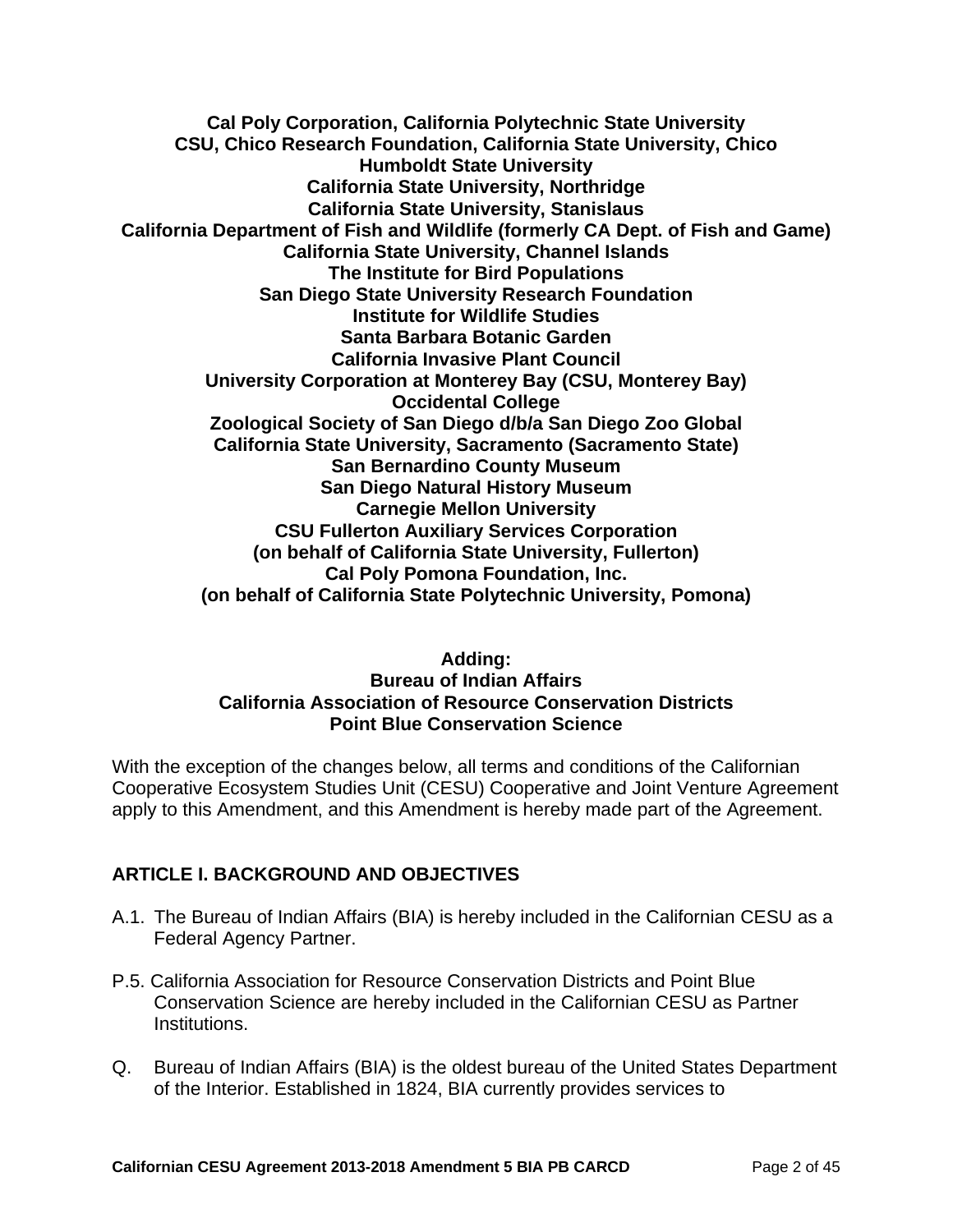approximately 1.9 million American Indians and Alaska Natives. There are 566 federally recognized American Indian tribes and Alaska Natives in the United States. The mission of the Bureau of Indian Affairs is to: "... enhance the quality of life, to promote economic opportunity, and to carry out the responsibility to protect and improve the trust assets of American Indians, Indian tribes, and Alaska Natives." BIA has responsibility for the administration and management of 55 million surface acres and 57 million acres of subsurface minerals estates held in trust by the United States for American Indian, Indian tribes, and Alaska Natives. BIA serves a special role, both serving tribes through trust management and by providing technical support and advice across a broad range of topics. The BIA is also the lead agency providing for federal management of the trust corpus held on behalf of tribal government and individual beneficial owners and as such is tasked with coordinating science, technical education, and management needs for those trust resources. The tribes, through the Indian Self-Determination and Education Assistance Act of 1975 (Pub. L. 93-638) are authorized to contract BIA management functions and as such mission needs, research results, and education efforts serve and enable tribal and BIA staff. The Act also authorized the federal government to follow specific contracting regulations for Recognized Federal Indian Tribes, and with tribal approval, tribally chartered Indian colleges and universities.

BIA participation in the CESU Network will include support, coordination, and cooperation focused on science and education for climate and trust resource management, as well as other areas within its range of mission-related services and activities. BIA is authorized to enter into cooperative agreements under the general authority for climate change via the Snyder Act of 1921, as amended, 25 U.S.C. § 13; for FY14 (2-year funding) via Pub. L. 113-76, and FY15 (2-year funding) via Pub. L. 113-164, as amended (and subsequent annual budget appropriations as may be authorized during the term of the agreement); and for any potential Forestry and Wildland Fire Management program efforts, via the National Indian Forest Resources Management Act of 1990, Pub. L. 101- 630. BIA has the authority to enter into this agreement pursuant to 25 U.S.C. § 2; the Education and Training Program, 23 U.S.C. § 6004; and Snyder Act of 1921, as amended, 25 U.S.C. § 13.

#### **ARTICLE III. TERM OF THE AGREEMENT**

A.1. The effective date of the Californian CESU Cooperative and Joint Venture Agreement is 01 July 2013.

A.3. The effective date of this Amendment to the Californian CESU Cooperative and Joint Venture Agreement shall be determined from the date of the last signature to this Amendment.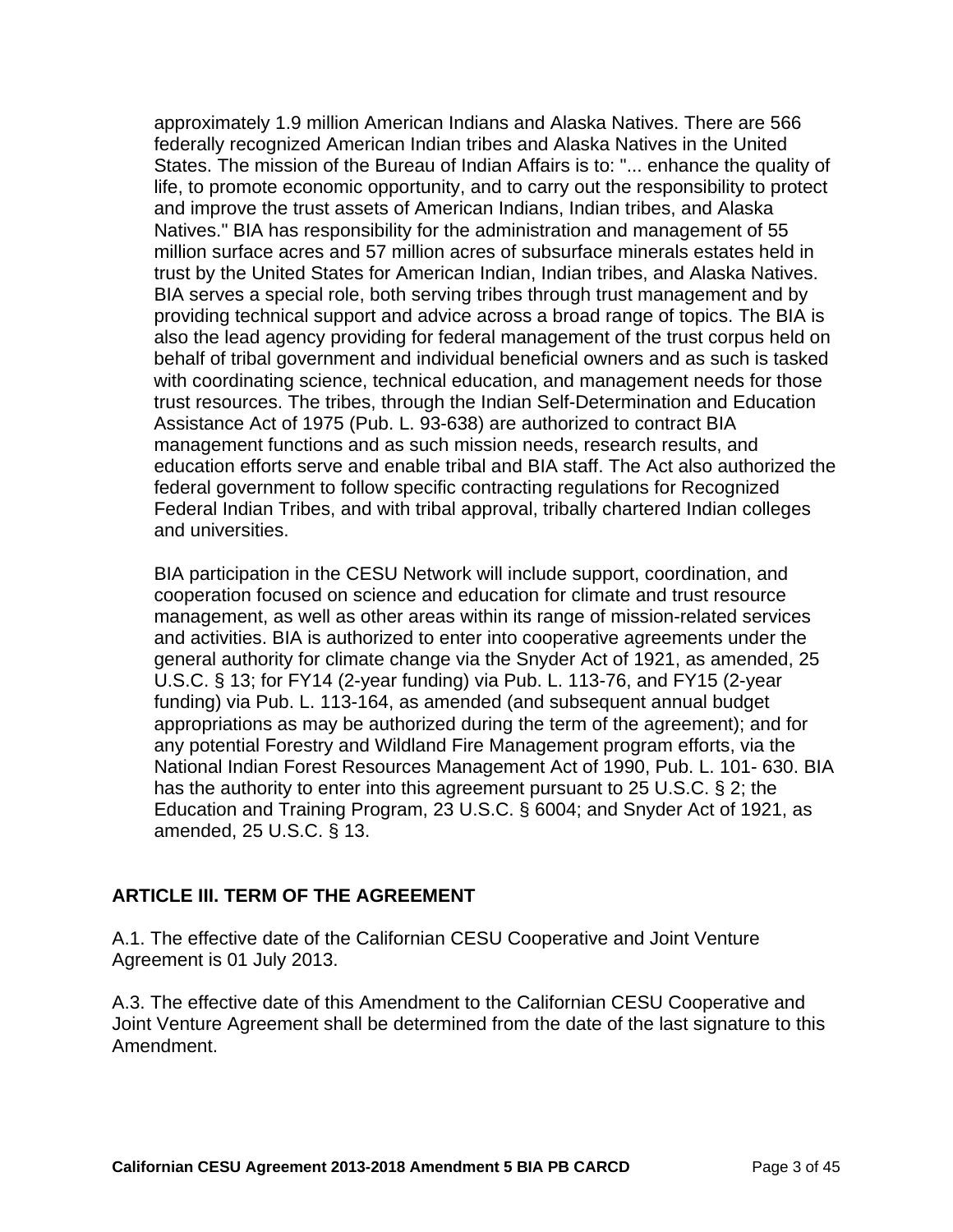#### **ARTICLE IV. KEY OFFICIALS**

A.L. The technical representative for the Bureau of Indian Affairs is:

 Rachael Novak Climate Science Coordinator Bureau of Indian Affairs 1849 C St. NW, MIB 4633 Washington DC, 20240 Phone: (202) 219-1652 rachael.novak@bia.gov

C.25. The technical representative for the California Association for Resource Conservation Districts is:

Karen Buhr Executive Director 801 K St, 18th Floor Sacramento, CA 95814 Phone: (916) 524-2100 karen-buhr@carcd.org

C.26. The technical representative for Point Blue Conservation Science is:

Dan Robinette, M.Sc. Coastal Marine Program Leader Point Blue Vandenberg Field Station 205 North H Street, Suite 217 Lompoc, CA 93436 Phone: (805) 735-7300 drobinette@pointblue.org

#### **ARTICLE XIV. AMENDMENT AUTHORIZING SIGNATURES**

The following authorizing signatures are attached to this Amendment:

- U.S. DEPARTMENT OF THE INTERIOR
- A. Bureau of Land Management
- B. Bureau of Ocean Energy Management
- C. Bureau of Reclamation
- D. National Park Service
- E. U.S. Fish and Wildlife Service
- F. U.S. Geological Survey
- **G. Bureau of Indian Affairs**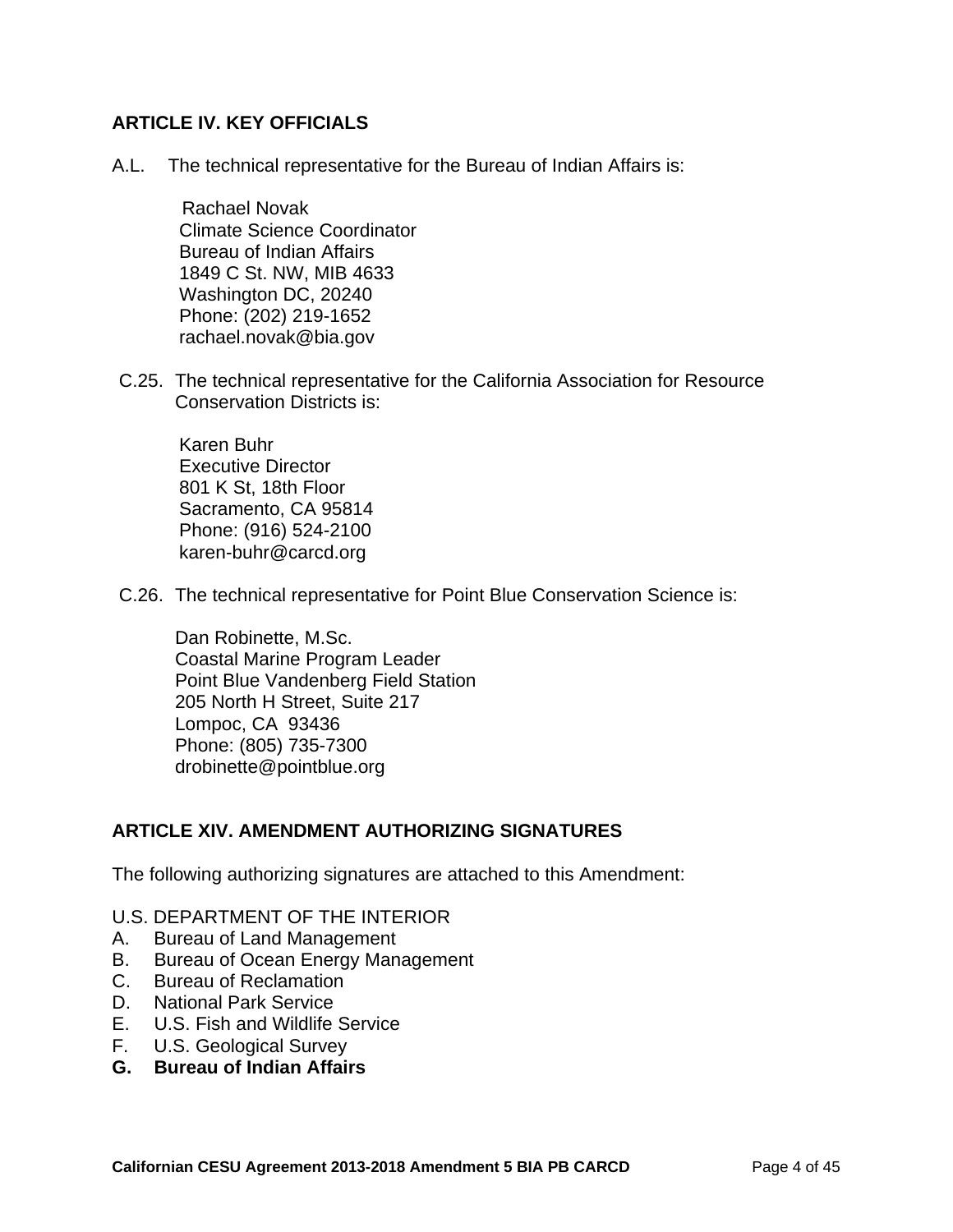- U.S. DEPARTMENT OF AGRICULTURE
- H. U.S. Forest Service
- I. Natural Resources Conservation Service
- J. NATIONAL AERONAUTICS AND SPACE ADMINISTRATION
- U.S. DEPARTMENT OF DEFENSE
- K. Office of the Deputy Under Secretary of Defense (Installations and Environment)
- L. U.S. Army Corps of Engineers Civil Works
- U.S. DEPARTMENT OF COMMERCE
- M. National Oceanic and Atmospheric Administration
- N. UNIVERSITY OF CALIFORNIA (HOST)
- O. San Francisco State University
- P. California State University, Fresno
- Q. California State University, Los Angeles
- R. Cal Poly Corporation, California Polytechnic State University
- S. CSU, Chico Research Foundation, California State University, Chico
- T. Humboldt State University
- U. California State University, Northridge
- V. California State University, Stanislaus
- W. California Department of Fish and Wildlife
- X. California State University, Channel Islands
- Y. The Institute for Bird Populations
- Z. San Diego State University Research Foundation
- AA. Institute for Wildlife Studies
- BB. Santa Barbara Botanic Garden
- CC. California Invasive Plant Council
- DD. University Corporation at Monterey Bay (California State University, Monterey Bay)
- EE. Occidental College
- FF. Zoological Society of San Diego d/b/a San Diego Zoo Global
- GG. California State University, Sacramento (Sacramento State)
- HH. San Bernardino County Museum
- II. San Diego Natural History Museum
- JJ. Carnegie Mellon University
- KK. CSU Fullerton Auxiliary Services Corporation
- LL. Cal Poly Pomona Foundation, Inc.
- **MM. California Association of Resource Conservation Districts**
- **NN. Point Blue Conservation Science**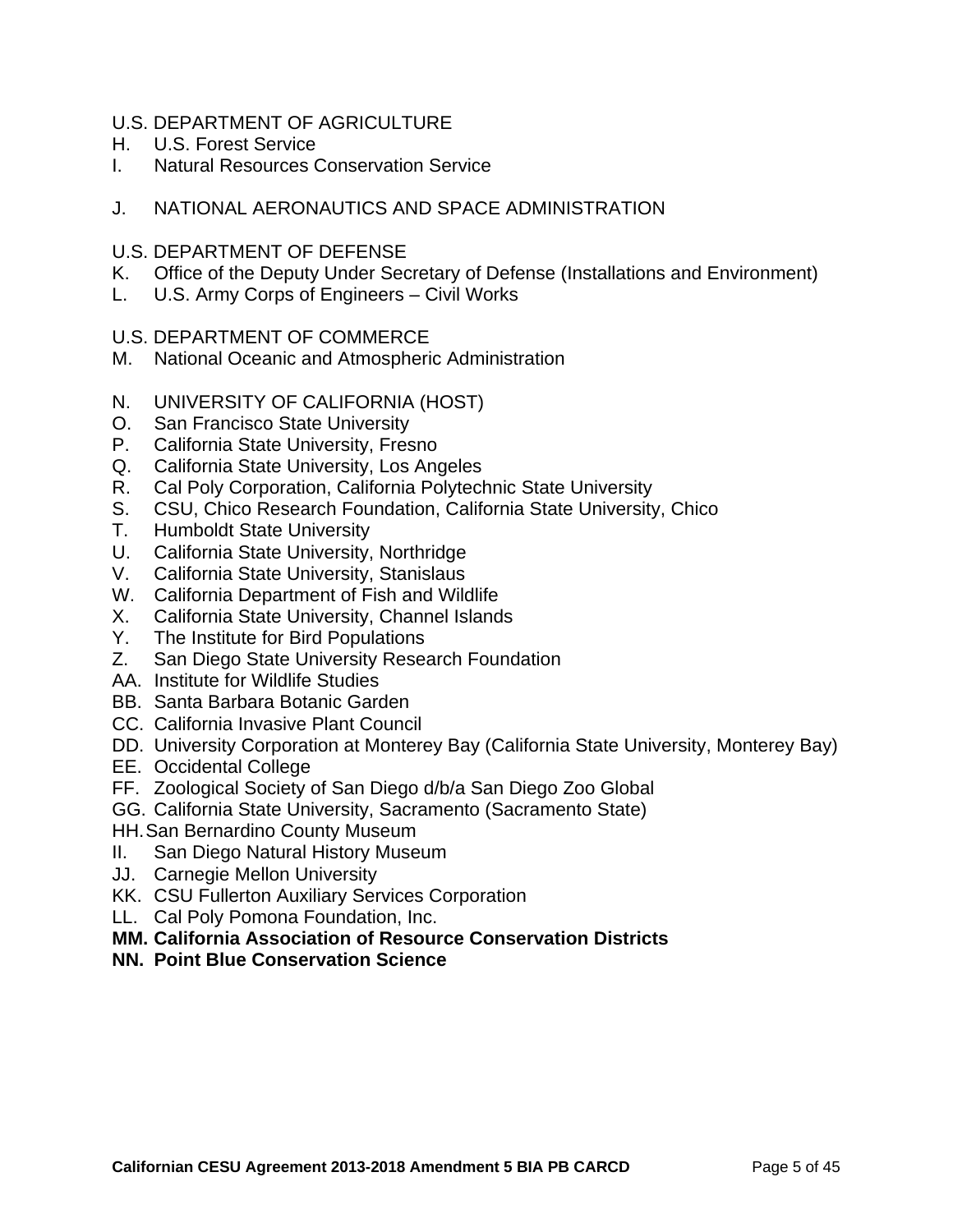A. Bureau of Land Management

Jerome E. Perez

California State Director

March 21, polle.

inthe

Leona B. Parker **Grants & Agreements Specialist** California State Office

 $2\sqrt{25}2016$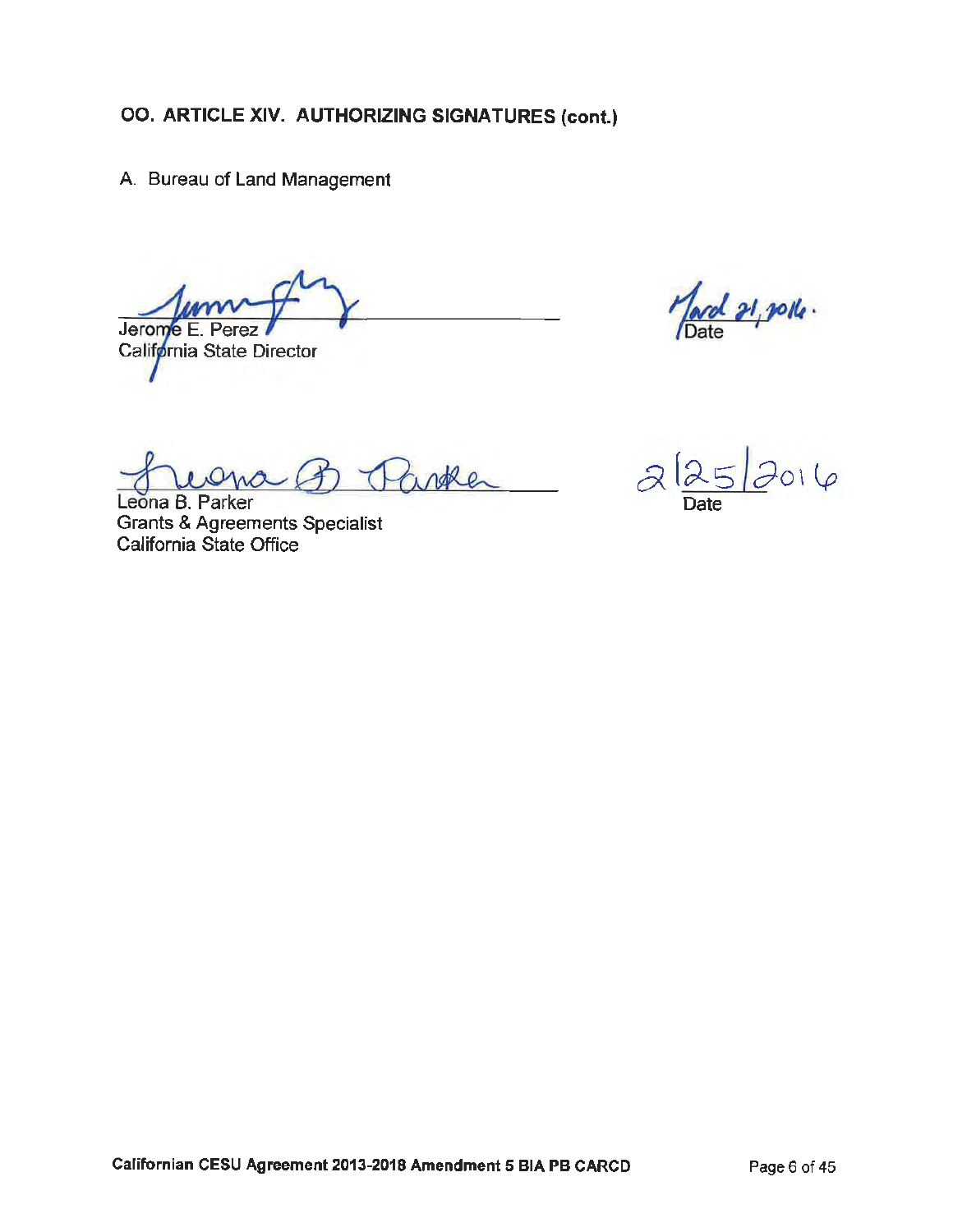B. Bureau of Ocean Energy Management

 $(acting)$ 

**Rodney Cluck** Chief, Environmental Science Division

 $\frac{\partial}{\partial \theta}$  $3016$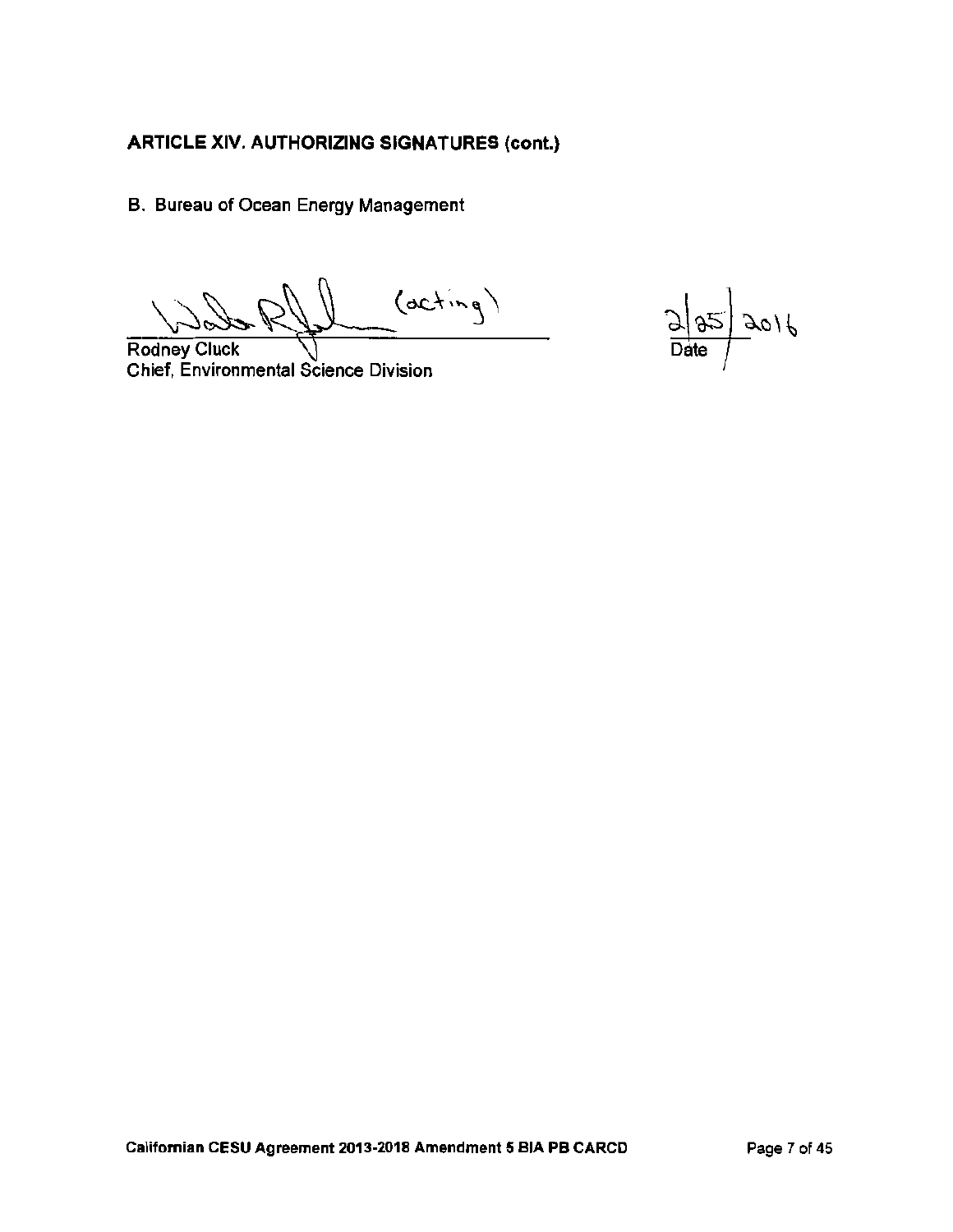C. Bureau of Reclamation

Jurda Daris

Brenda Davis Date Manager of Acquisition Services

2/25/2016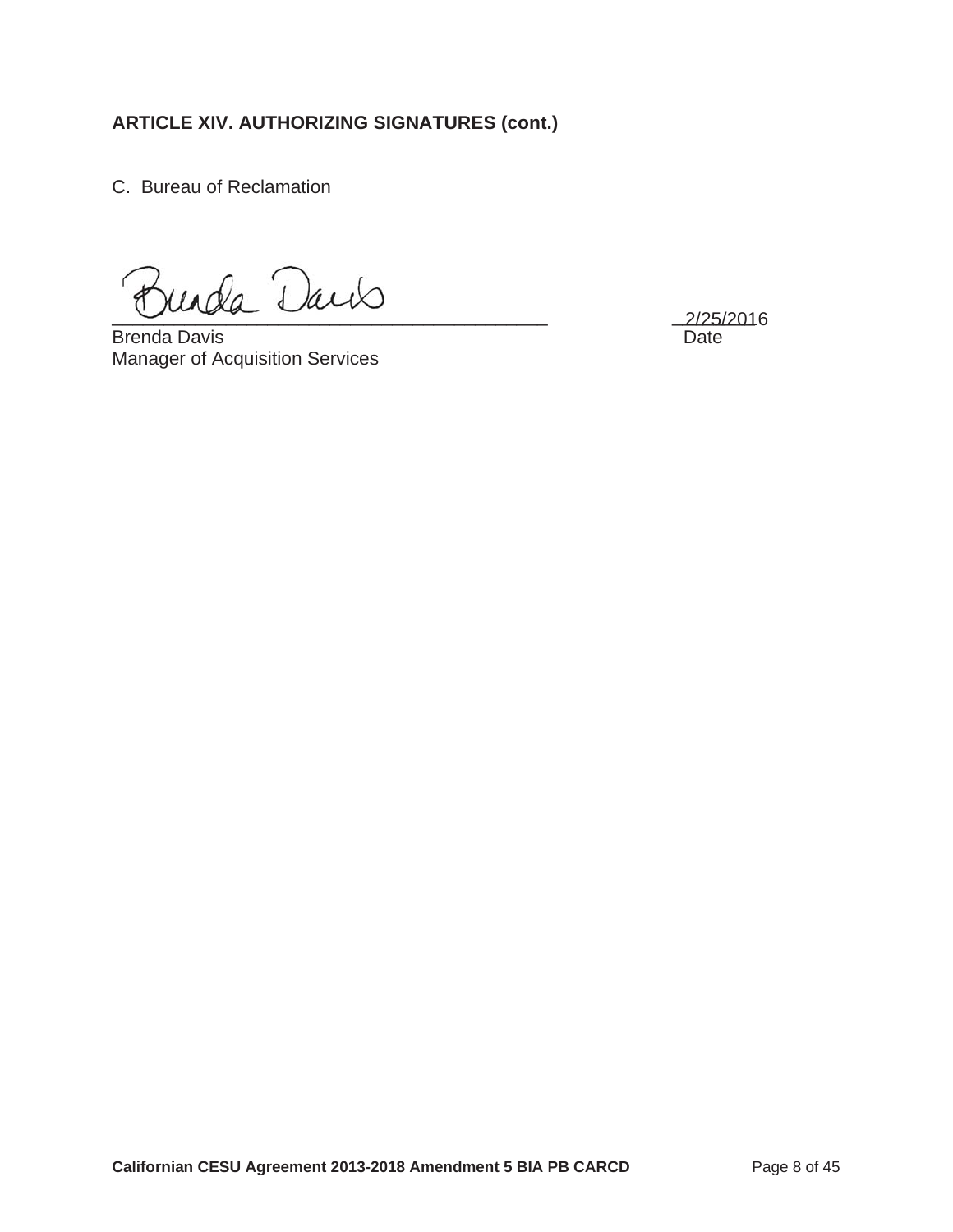#### D. National Park Service

Per Article III, C: If a Partner Institution or Federal Agency has not responded after fortyfive (45) days from receipt of the amendment, its signature will not be required to make the amendment effective.

Jamie Sherrill Date Contracts/Agreements Team Leader

\_\_\_\_\_\_\_\_\_\_\_\_\_\_\_\_\_\_\_\_\_\_\_\_\_\_\_\_\_\_\_\_\_\_\_\_\_\_\_\_\_\_ \_\_\_\_\_\_\_\_

Christine S. Lehnertz **Date** Regional Director Pacific West Region

\_\_\_\_\_\_\_\_\_\_\_\_\_\_\_\_\_\_\_\_\_\_\_\_\_\_\_\_\_\_\_\_\_\_\_\_\_\_\_\_\_\_ \_\_\_\_\_\_\_\_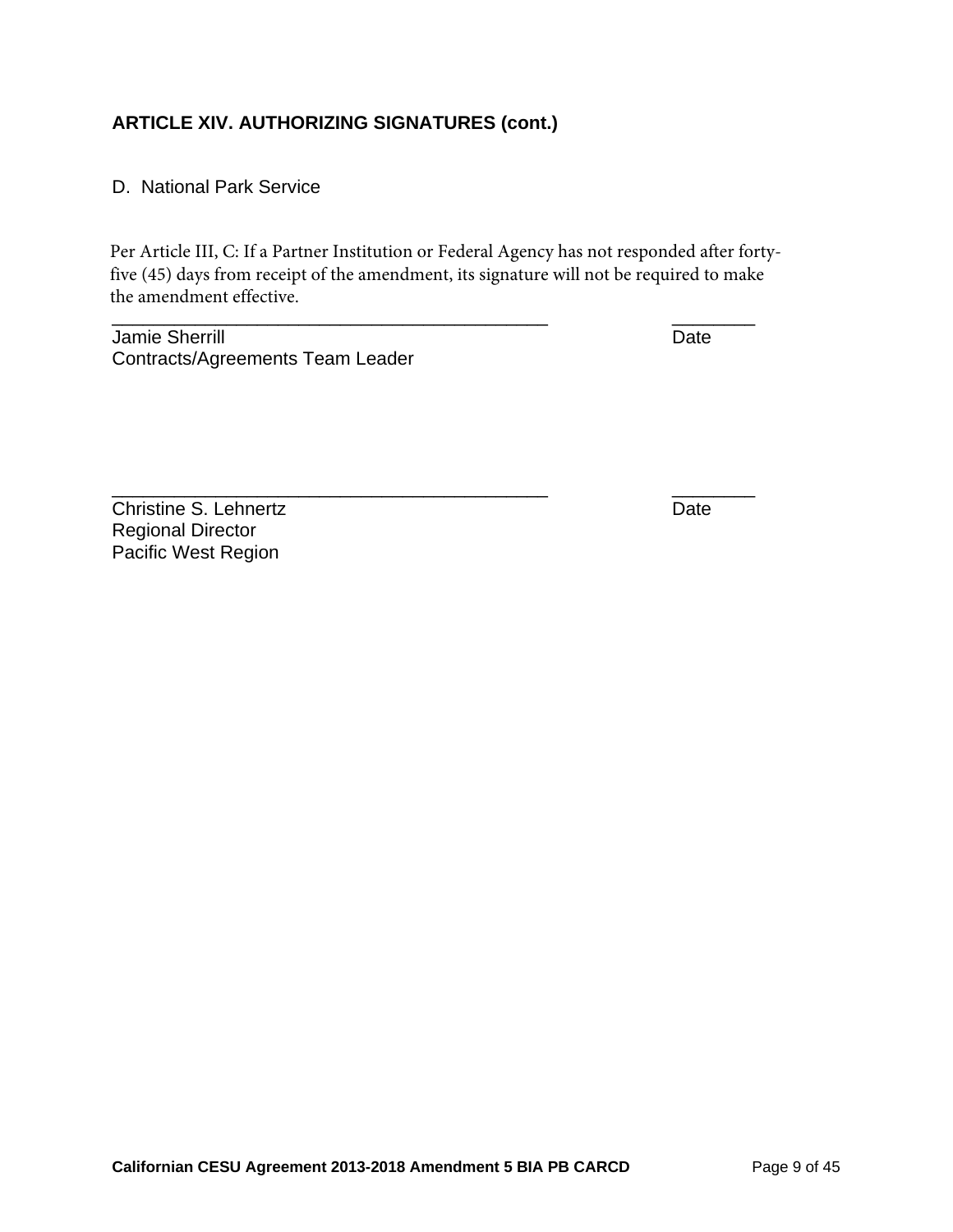E. U.S. Fish and Wildlife Service

Alexandra Pitts<br>Deputy Regional Director

 $4.5.16$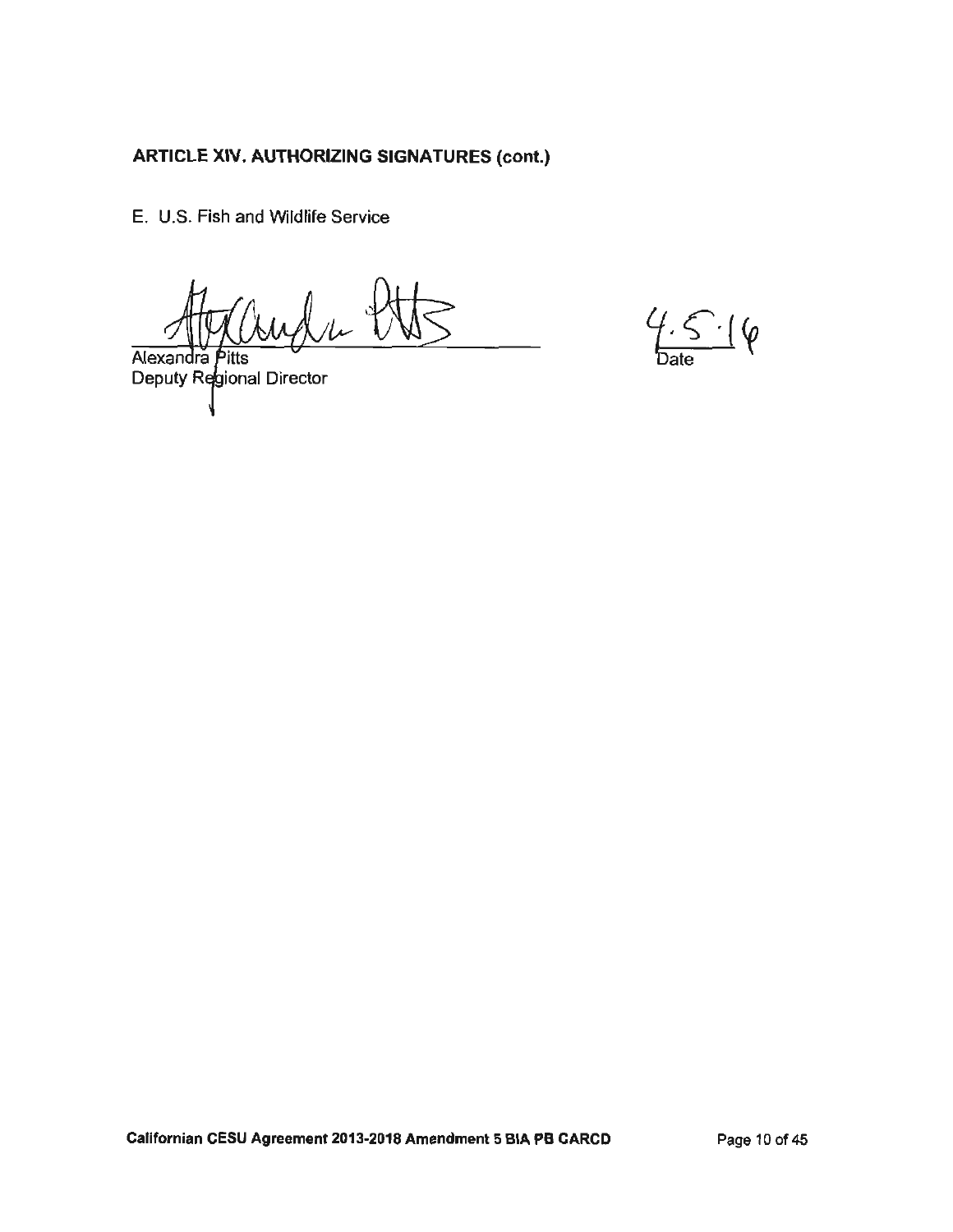F. U.S. Geological Survey

reden G

Sherri Ly Bredesen<br>Contracting Officer

 $03/0/14$ 

Californian CESU Agreement 2013-2018 Amendment 5 BIA PB CARCD

Page 11 of 45  $\cdot$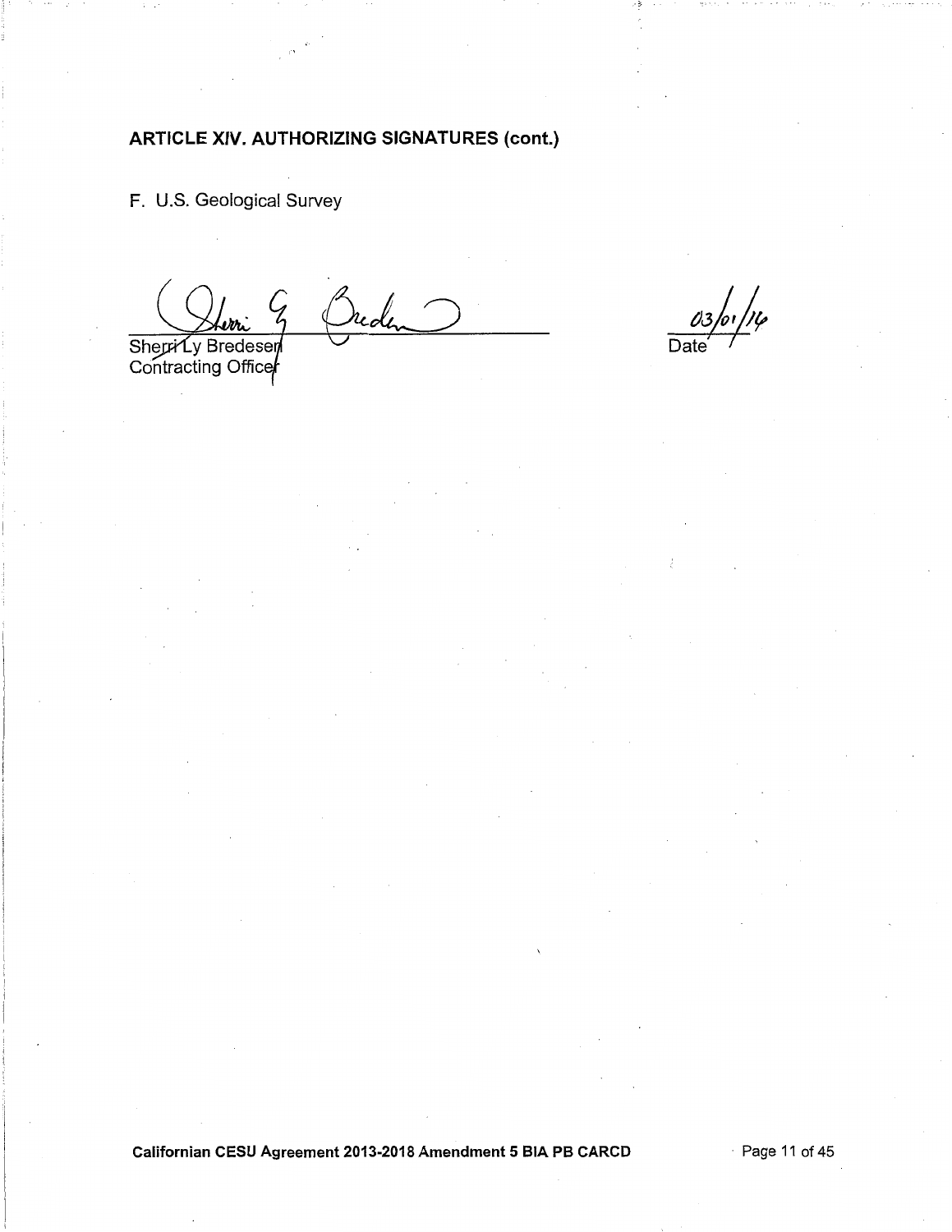G. Bureau of Indian Affairs

Michael S. Black Director, Bureau of Indian Affairs U.S. Department of the Interior

Bernie Toyekeyah M Mark rough to

**Grants Management Specialist** 

Date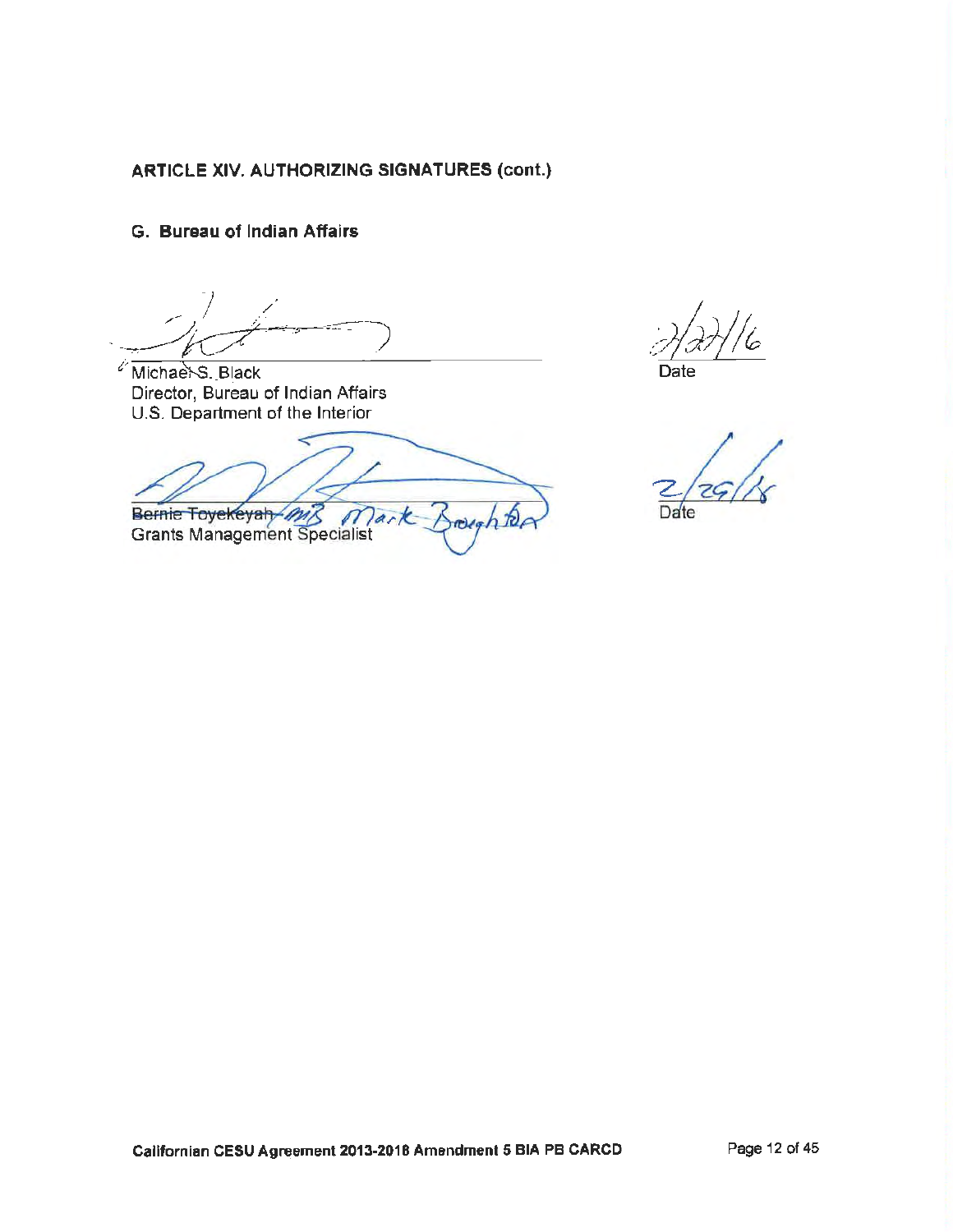H. U.S. Forest Service

\_\_\_\_\_\_\_\_\_\_\_\_\_\_\_\_\_\_\_\_\_\_\_\_\_\_\_\_\_\_\_\_\_\_\_\_\_\_\_\_\_\_ \_\_\_\_\_\_\_\_ Per Article III, C: If a Partner Institution or Federal Agency has not responded after fortyfive (45) days from receipt of the amendment, its signature will not be required to make the amendment effective.

\_\_\_\_\_\_\_\_\_\_\_\_\_\_\_\_\_\_\_\_\_\_\_\_\_\_\_\_\_\_\_\_\_\_\_\_\_\_\_\_\_\_ \_\_\_\_\_\_\_\_

Alexander L. Friend **Date** Station Director

The authority and format of this instrument has been reviewed and approved for signature.

Jennifer R. Jones Date Grants and Agreements Specialist Pacific Southwest Research Station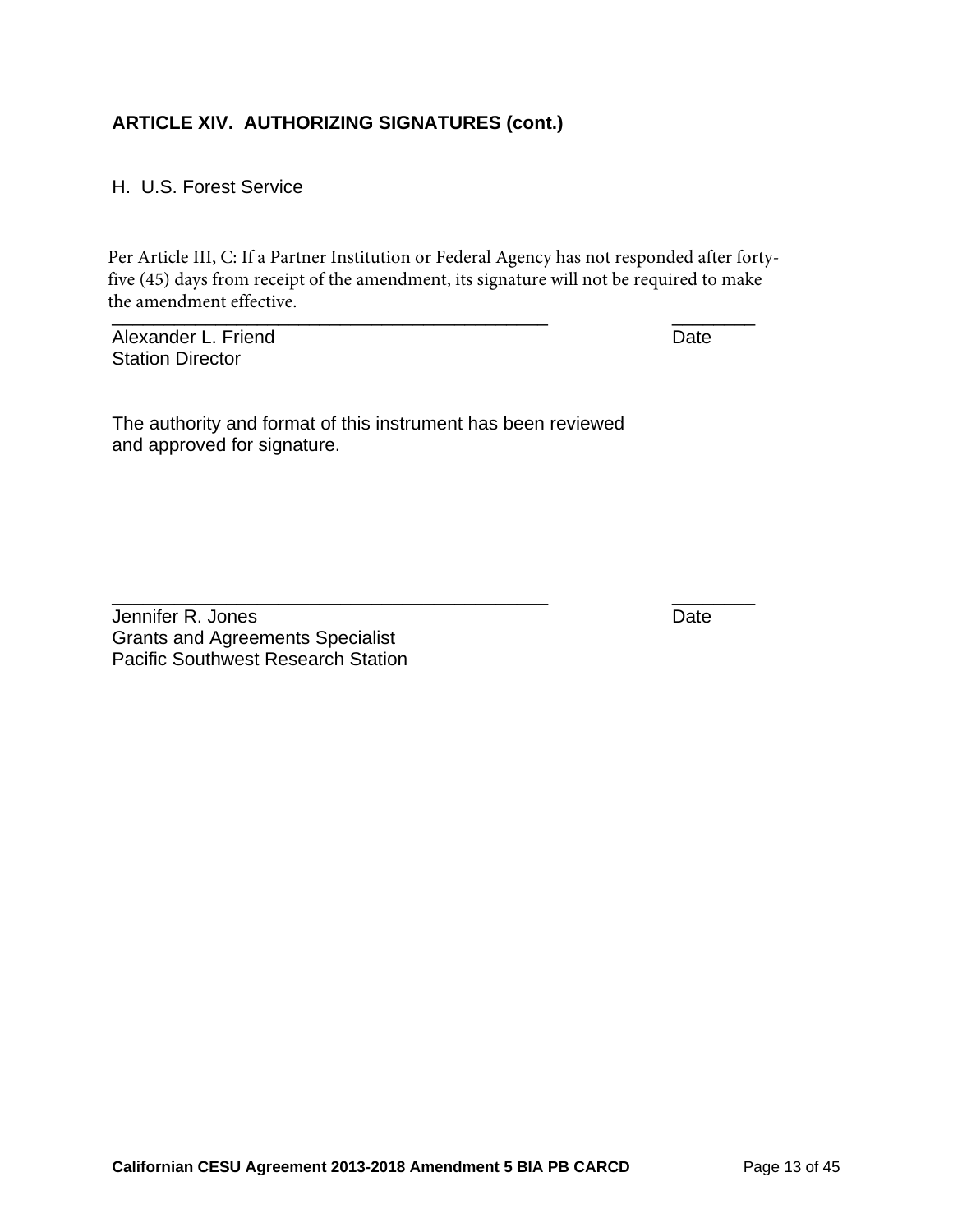I. Natural Resources Conservation Service

Per Article III, C: If a Partner Institution or Federal Agency has not responded after forty-five (45) days from receipt of the amendment, its signature will not be required to make the amendment effective.

\_\_\_\_\_\_\_\_\_\_\_\_\_\_\_\_\_\_\_\_\_\_\_\_\_\_\_\_\_\_\_\_\_\_\_\_\_\_\_\_\_\_ \_\_\_\_\_\_\_\_

Thomas W. Christensen **Date** Associate Chief of Operations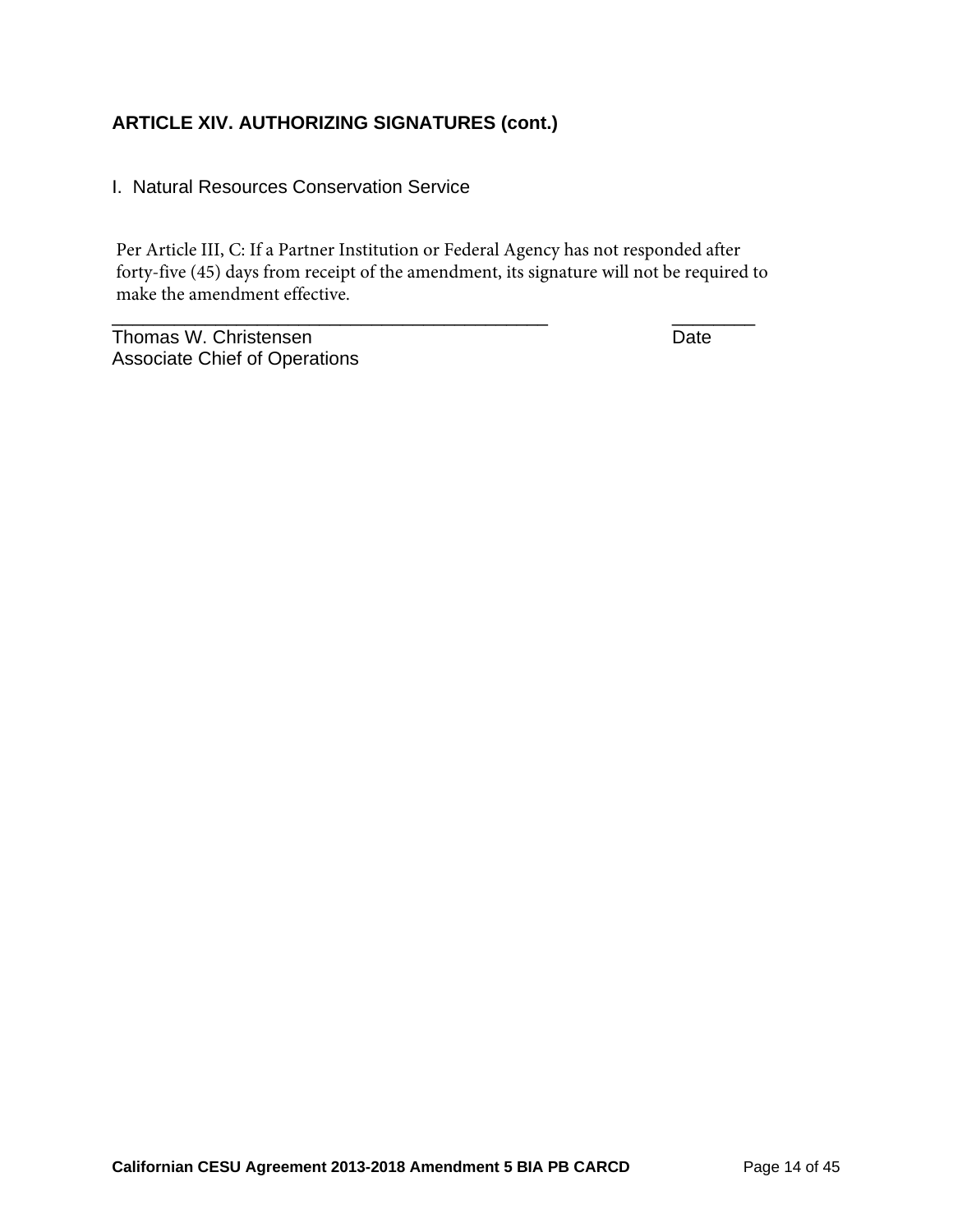J. National Aeronautics and Space Administration

Per Article III, C: If a Partner Institution or Federal Agency has not responded after fortyfive (45) days from receipt of the amendment, its signature will not be required to make the amendment effective.

\_\_\_\_\_\_\_\_\_\_\_\_\_\_\_\_\_\_\_\_\_\_\_\_\_\_\_\_\_\_\_\_\_\_\_\_\_\_\_\_\_\_ \_\_\_\_\_\_\_\_

Olga M. Dominguez **Date** Assistant Administrator for Strategic Architecture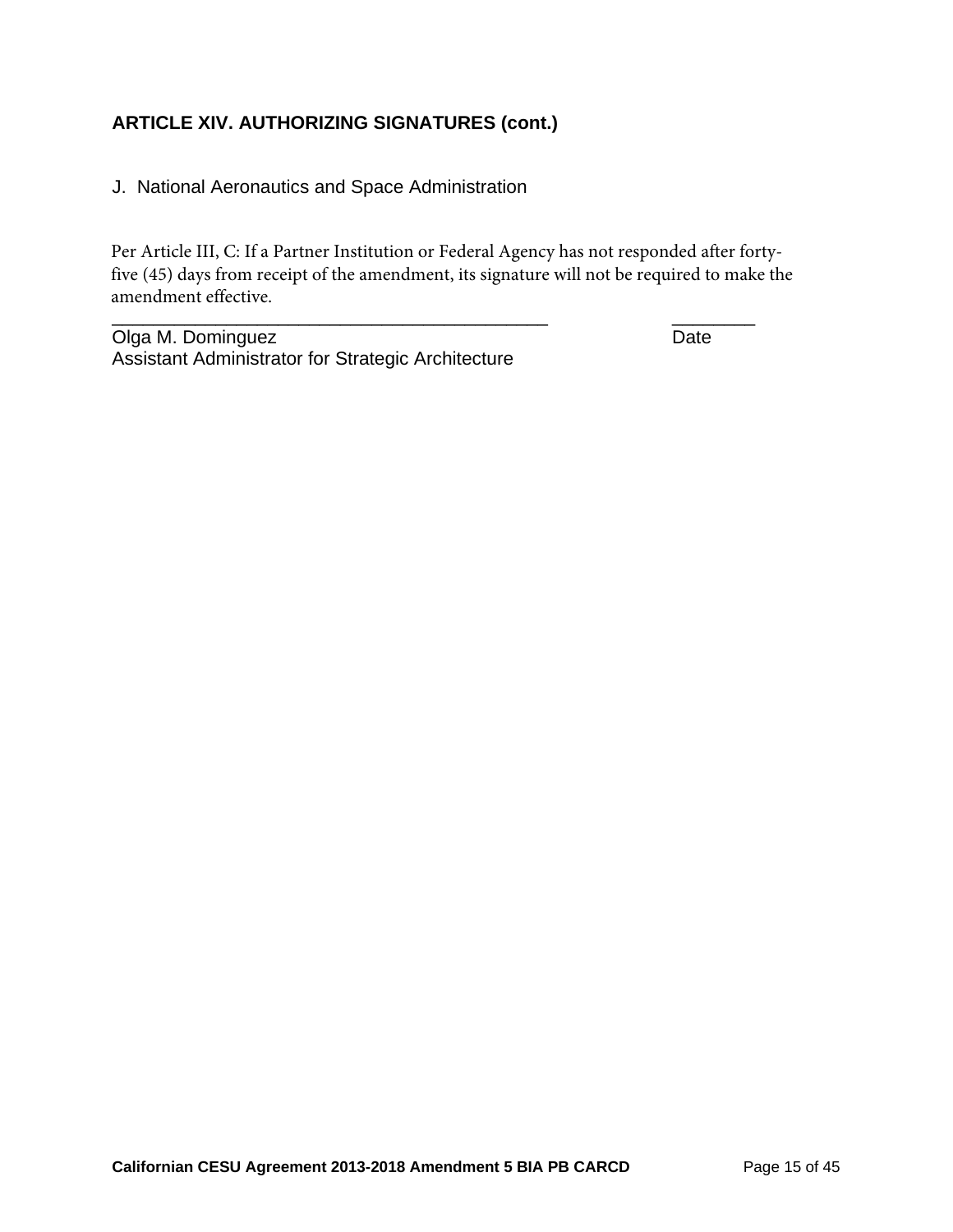K. Office of the Deputy Under Secretary of Defense (Installations and Environment)

anchanch checuve. Per Article III, C: If a Partner Institution or Federal Agency has not responded after forty-five (45) days from receipt of the amendment, its signature will not be required to make the amendment effective.

Traci Robicheaux **Date** Grants Officer Representing ODUSD (I&E)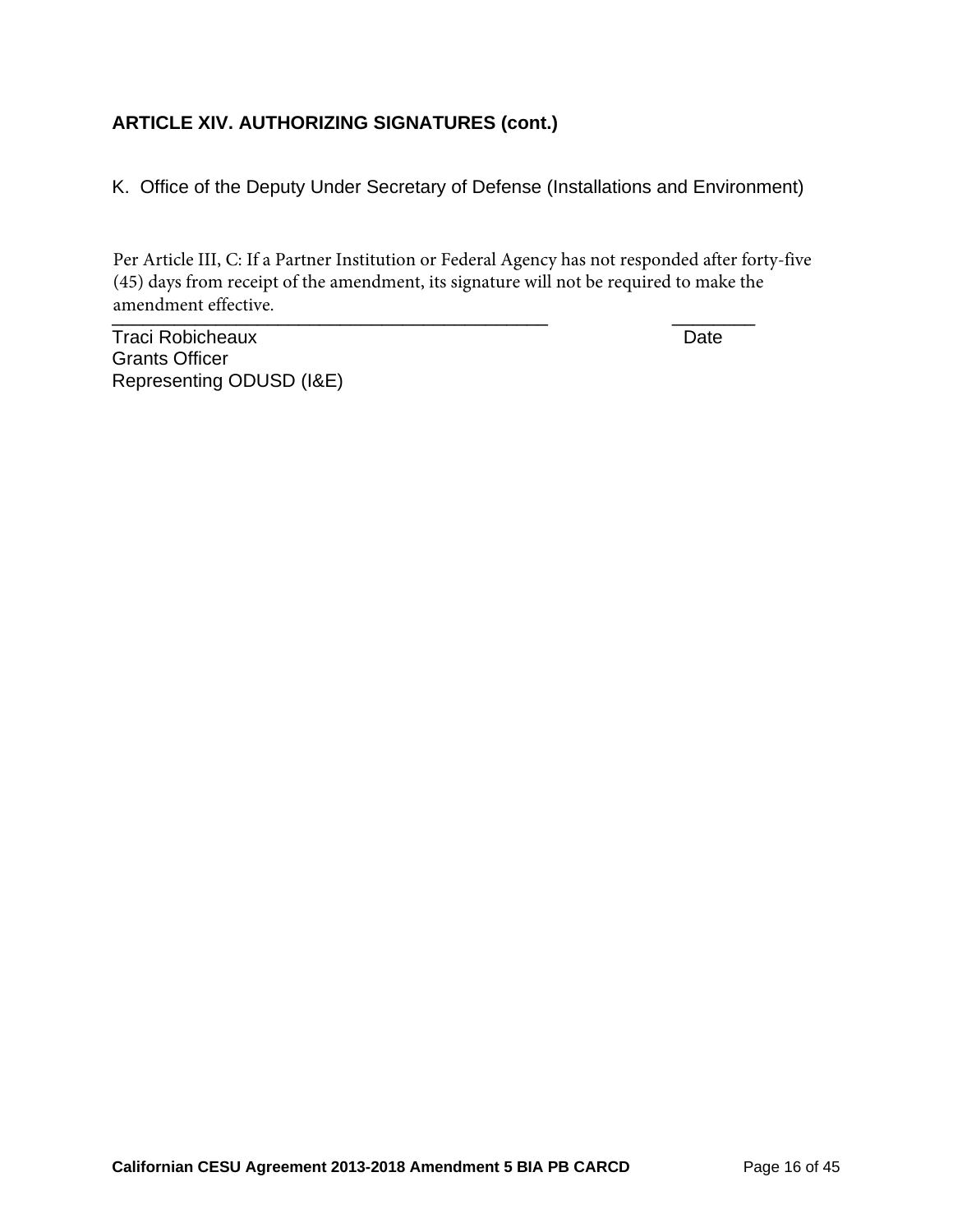L. U.S. Army Corps of Engineers – Civil Works



Jeri Mcguffie Date Grants Officer

\_\_\_\_\_\_\_\_\_\_\_\_\_\_\_\_\_\_\_\_\_\_\_\_\_\_\_\_\_\_\_\_\_\_\_\_\_\_\_\_\_\_ \_\_\_\_\_\_\_\_ Date: 2016.02.25 15:31:04 -06'00'Digitally signed by MCGUFFIE.JERI.H.1230779046 DN: c=US, o=U.S. Government, ou=DoD, ou=PKI, ou=USA, cn=MCGUFFIE.JERI.H.1230779046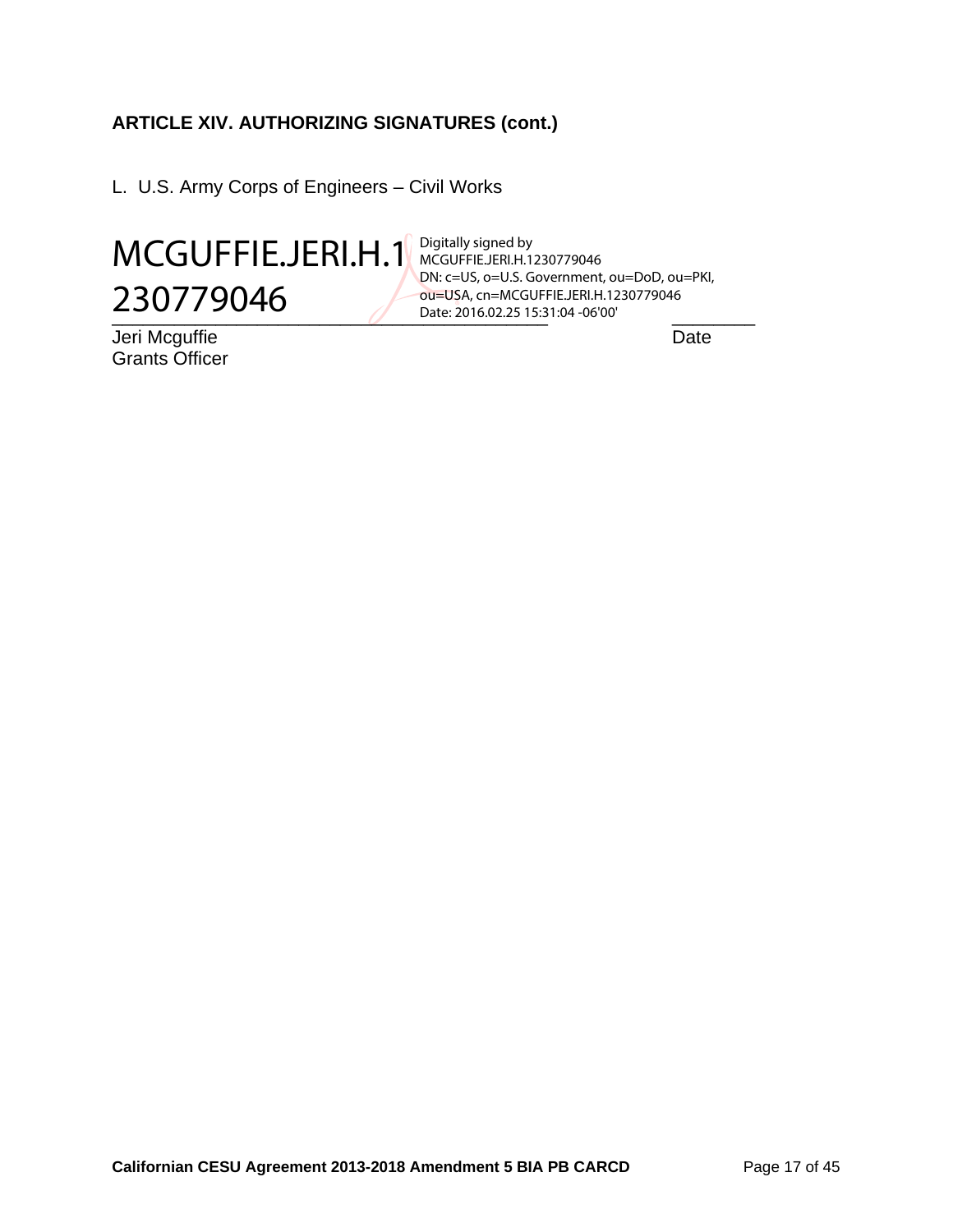M. National Oceanic and Atmospheric Administration

 $\frac{1}{2}$ /I  $\frac{1}{2}$ 

**Richard Merrick** Director of Scientific Programs & Chief Science Advisor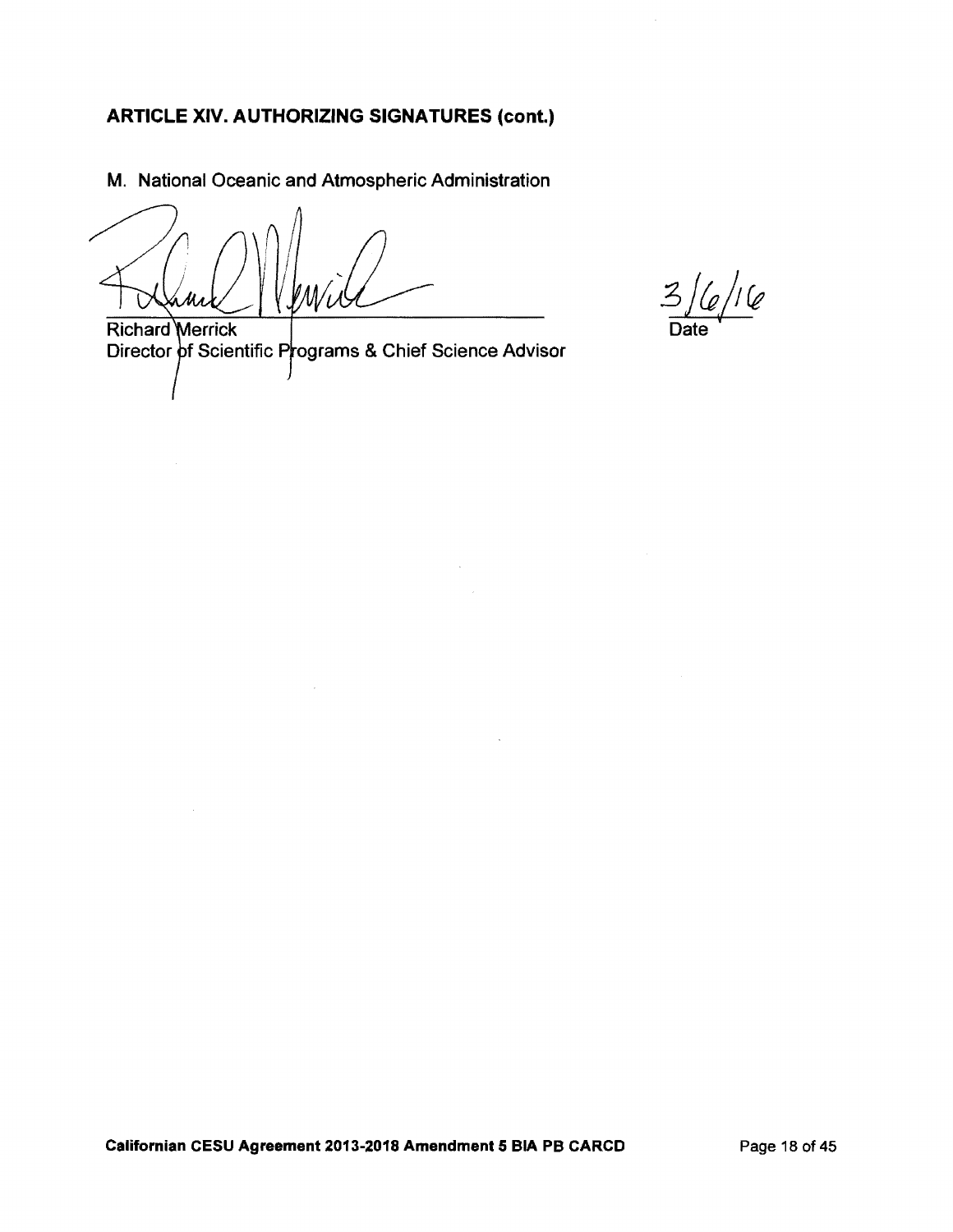N. UNIVERSITY OF CALIFORNIA (HOST), systemwide authorization

amdo 10 Demette

Lourdes G. DeMattos Contract and Grant Officer

 $\frac{3}{29}/\frac{1}{6}$ Date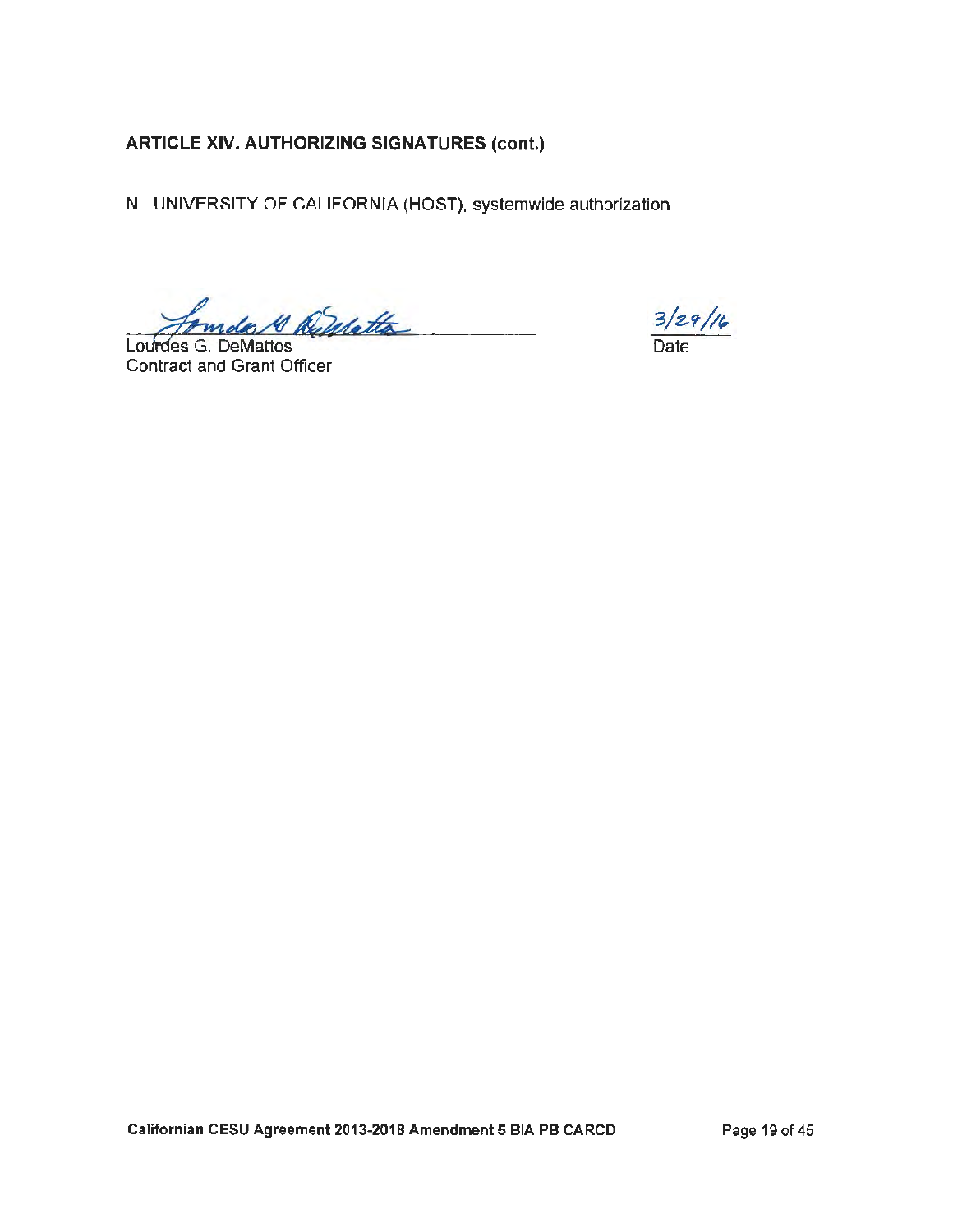O. San Francisco State University

\_\_\_\_\_\_\_\_\_\_\_\_\_\_\_\_\_\_\_\_\_\_\_\_\_\_\_\_\_\_\_\_\_\_\_\_\_\_\_\_\_\_ \_\_\_\_\_\_\_\_ Per Article III, C: If a Partner Institution or Federal Agency has not responded after forty-five (45) days from receipt of the amendment, its signature will not be required to make the amendment effective.

Stephen C. Smith Date Date Date Director of Procurement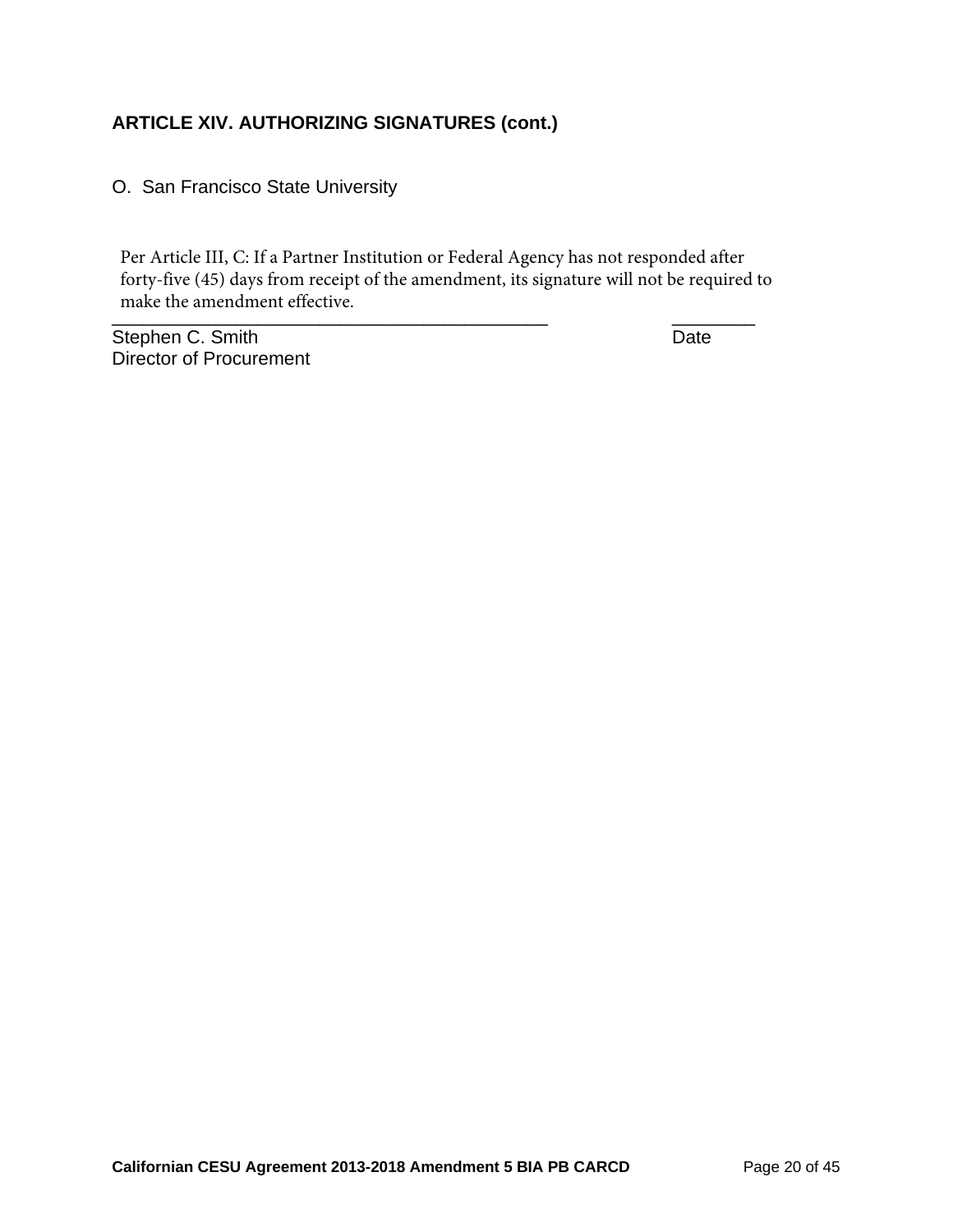P. California State University, Fresno

Thomas McClanahan Associate Vice President, ORSP

 $4/7/16$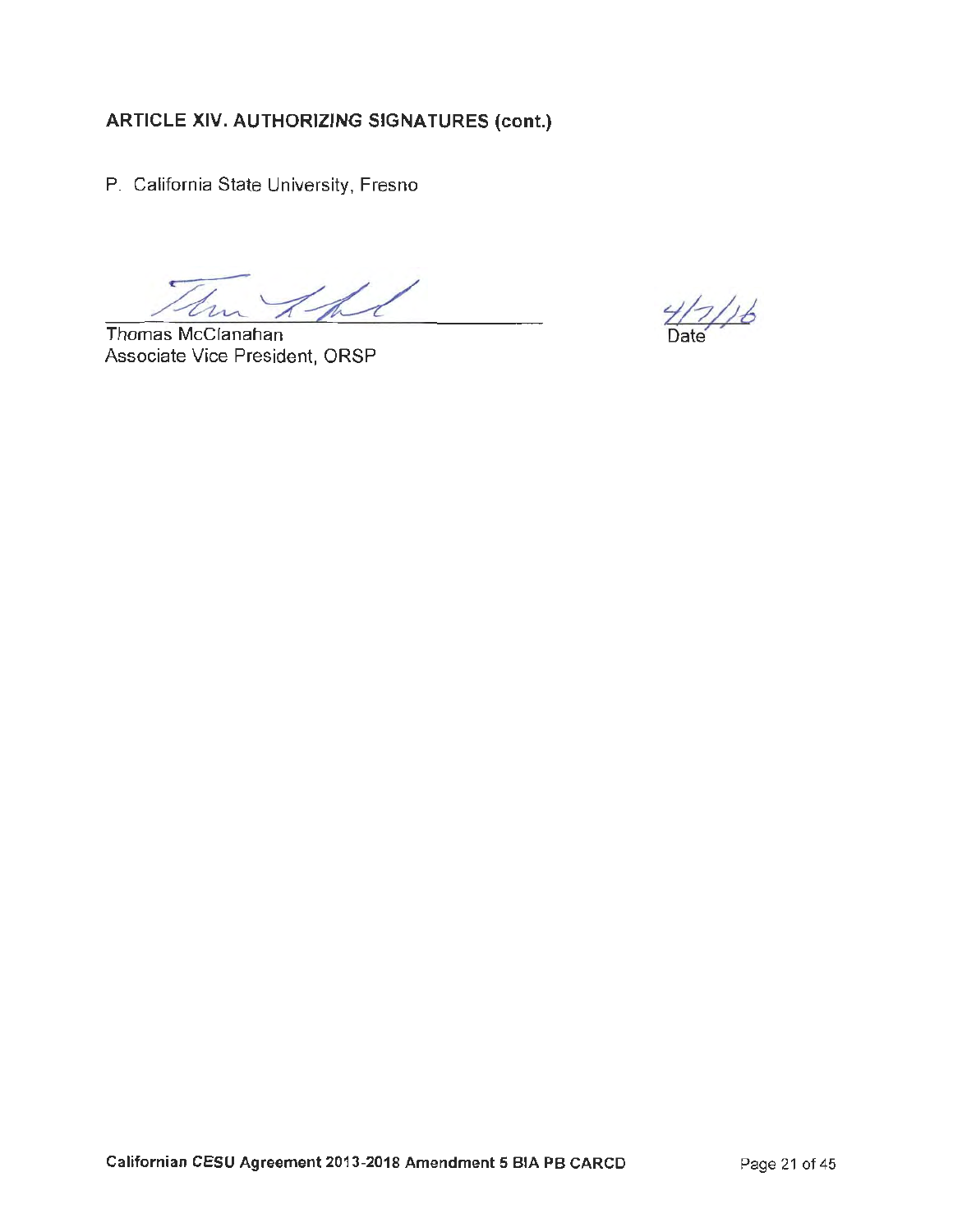Q. California State University, Los Angeles

 $3/18/4$ Date

Philip S. LaPolt, Ph.D. Associate Vice President for Research and Academic Personnel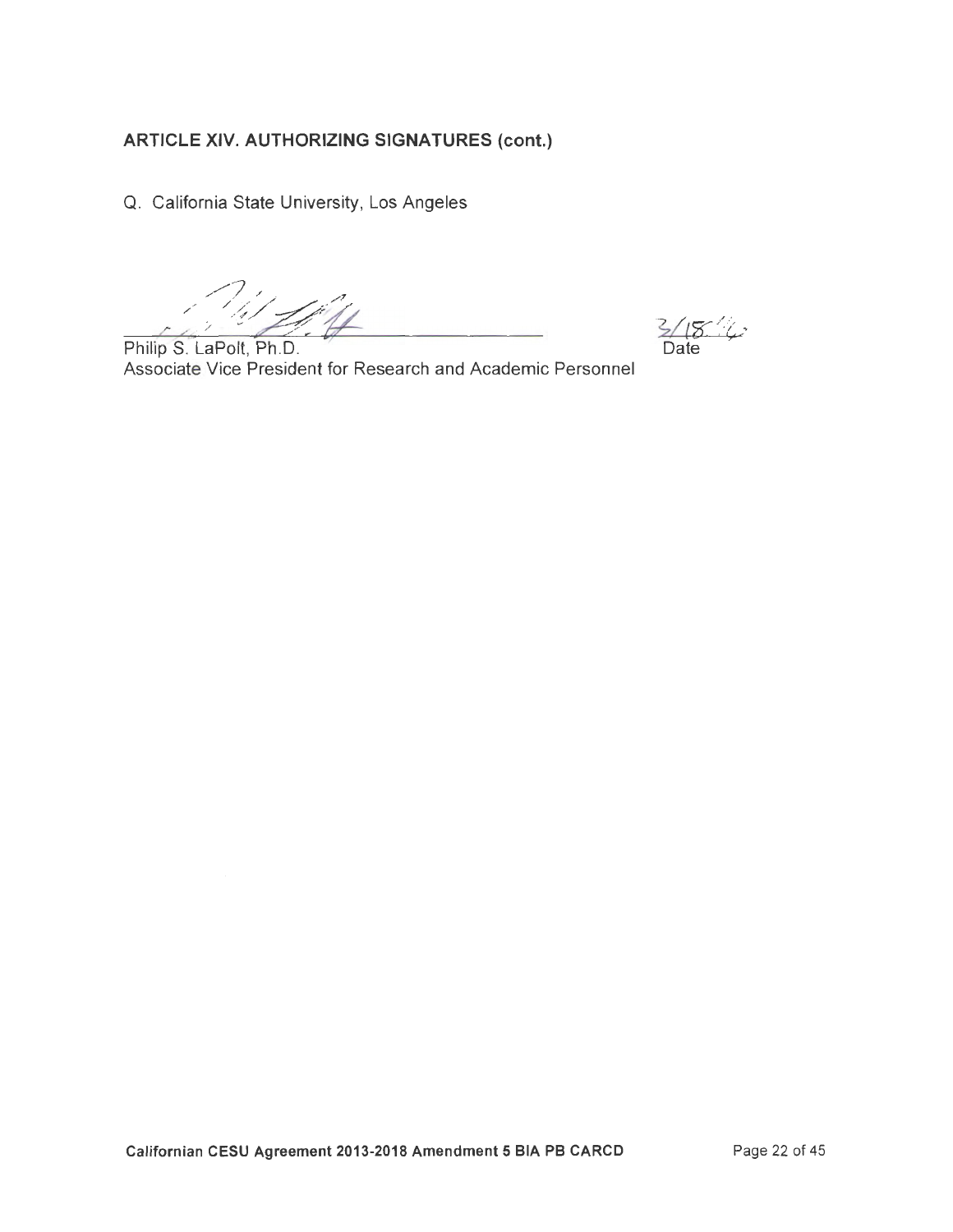R. Cal Poly Corporation, California Polytechnic State University

 $-18-16$ Date

Melissa Mullen Sponsored Programs Manager

l,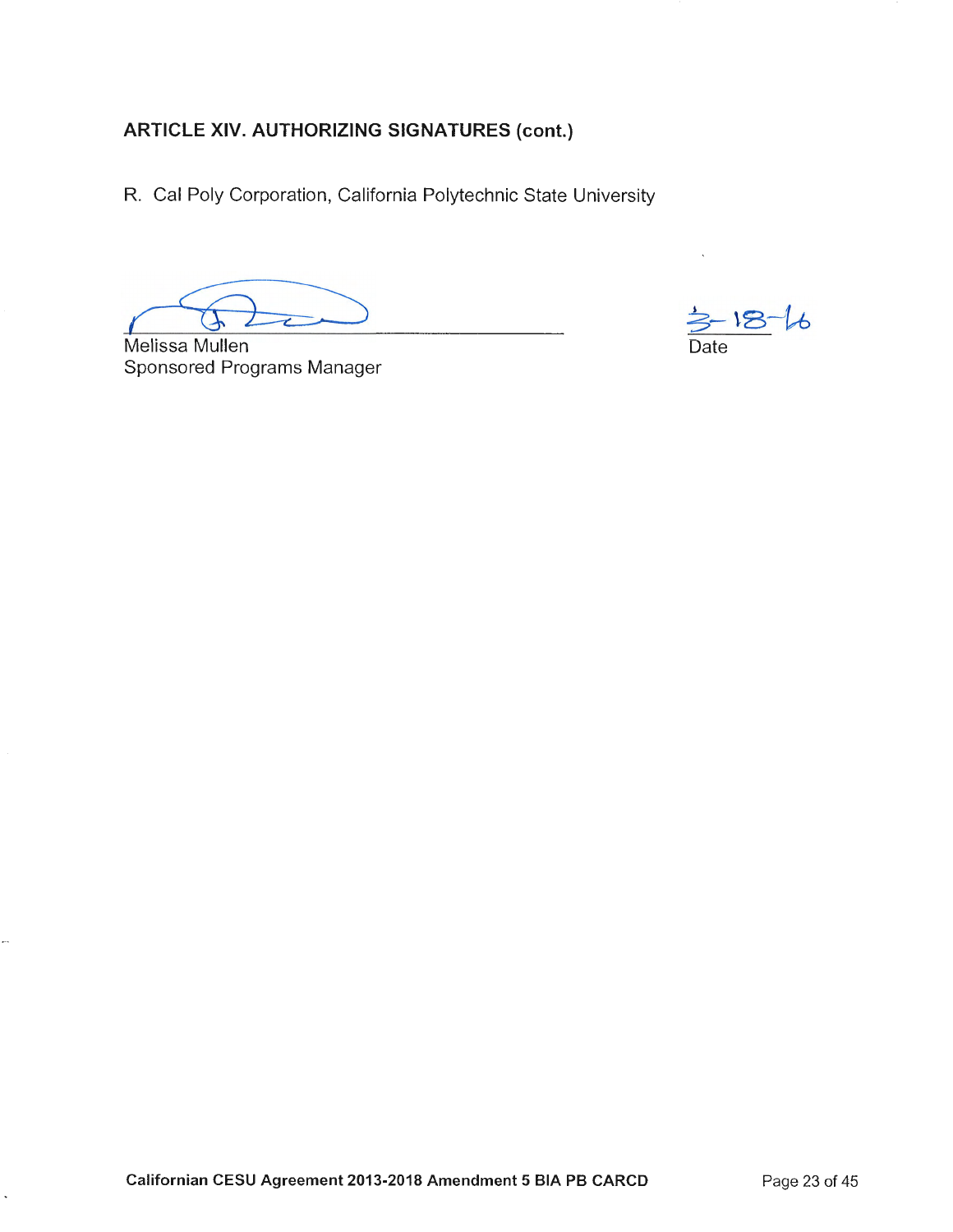S. CSU, Chico Research Foundation, California State University, Chico

Dr. Kevin M. Kelley, Ph.D.<br>Associate Vice President Research and Sponsored Programs

 $5/24/2016$ Date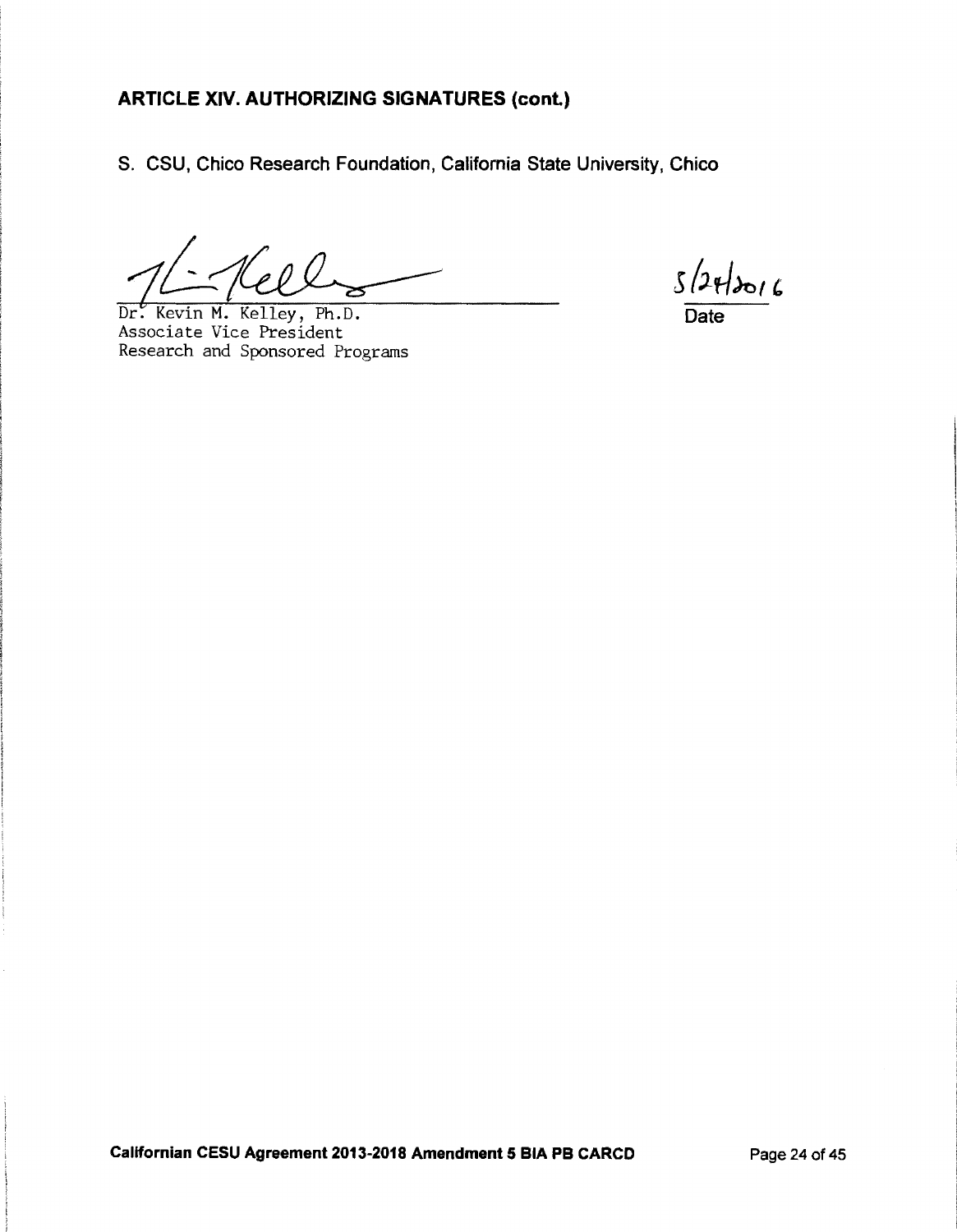T. Humboldt State University

Steve Karp

 $23/16$ 

Director, Sponsored Programs Foundation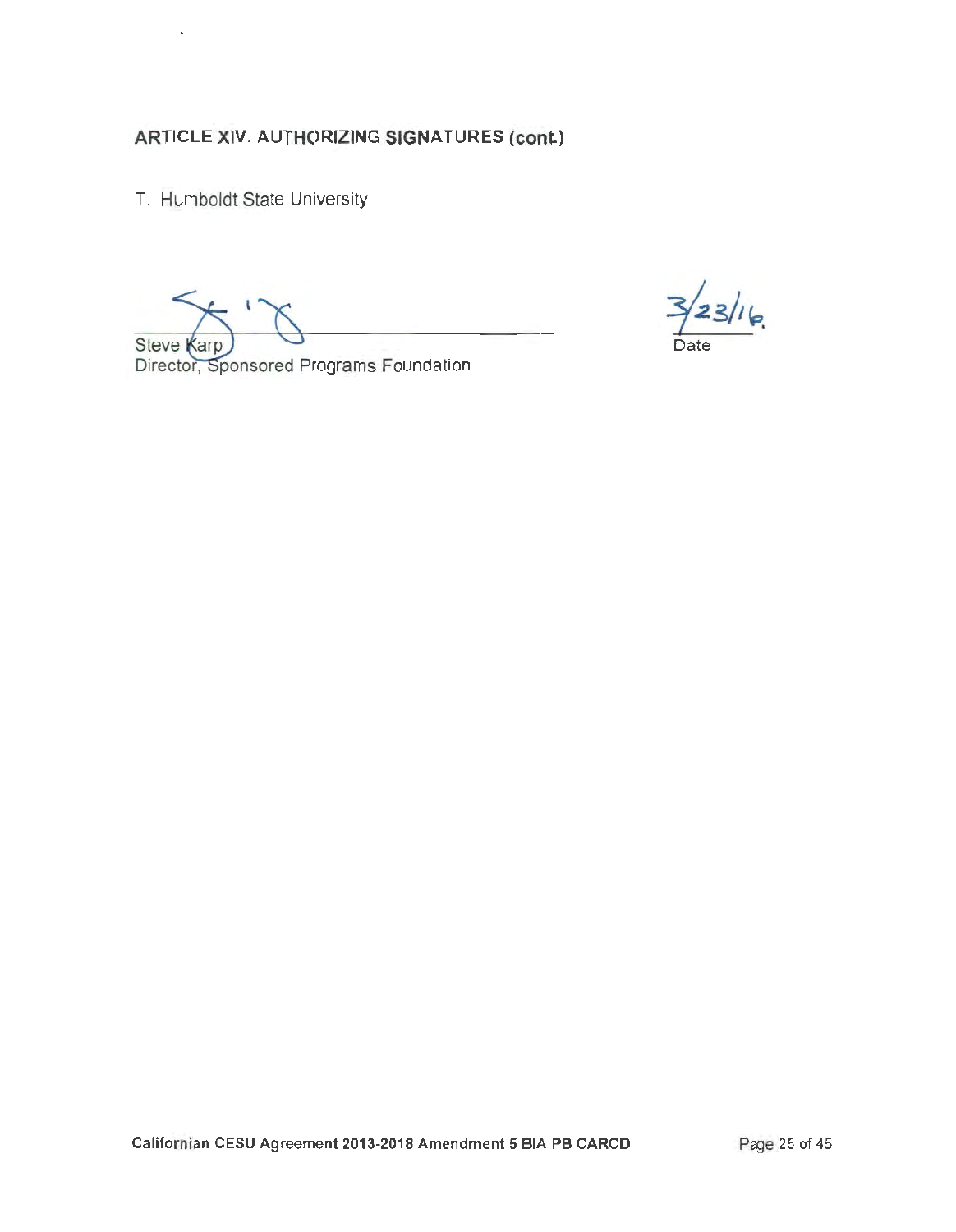U. California State University, Northridge



email=scott.perez@csun.edu, c=US<br>Date: 2016.03.29 16:50:18 -07'00' Digitally signed by Scott Perez University, Northridge, ou=Research and Sponsored Projects, Date: 2016.03.29 16:50:18 -07'00'

Scott Pérez Date Director, Research and Sponsored Projects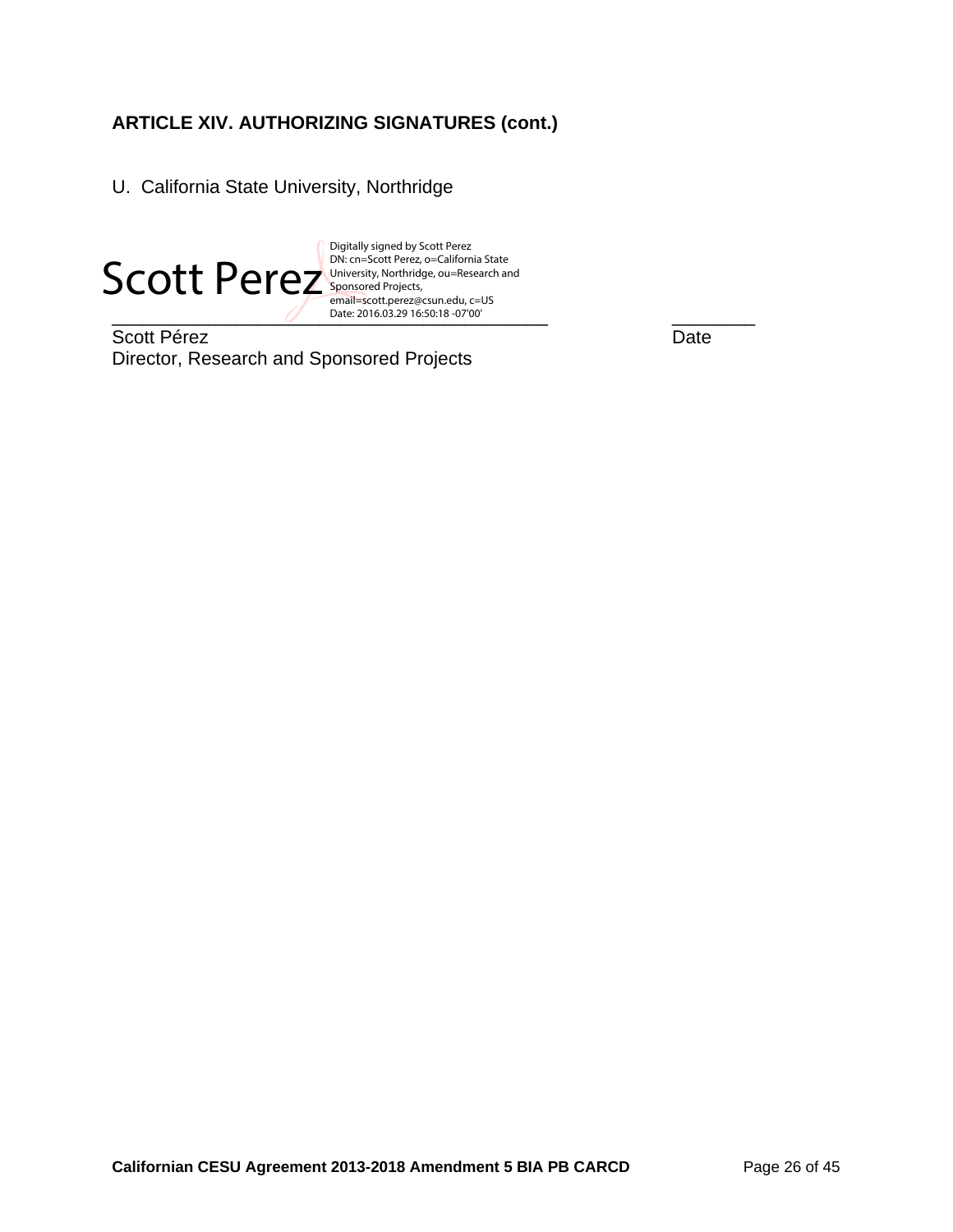V. California State University, Stanislaus

mes driving

James T. Strong, PhD Vice President for Academic Affairs/Provost

 $3.18.16$ 

Date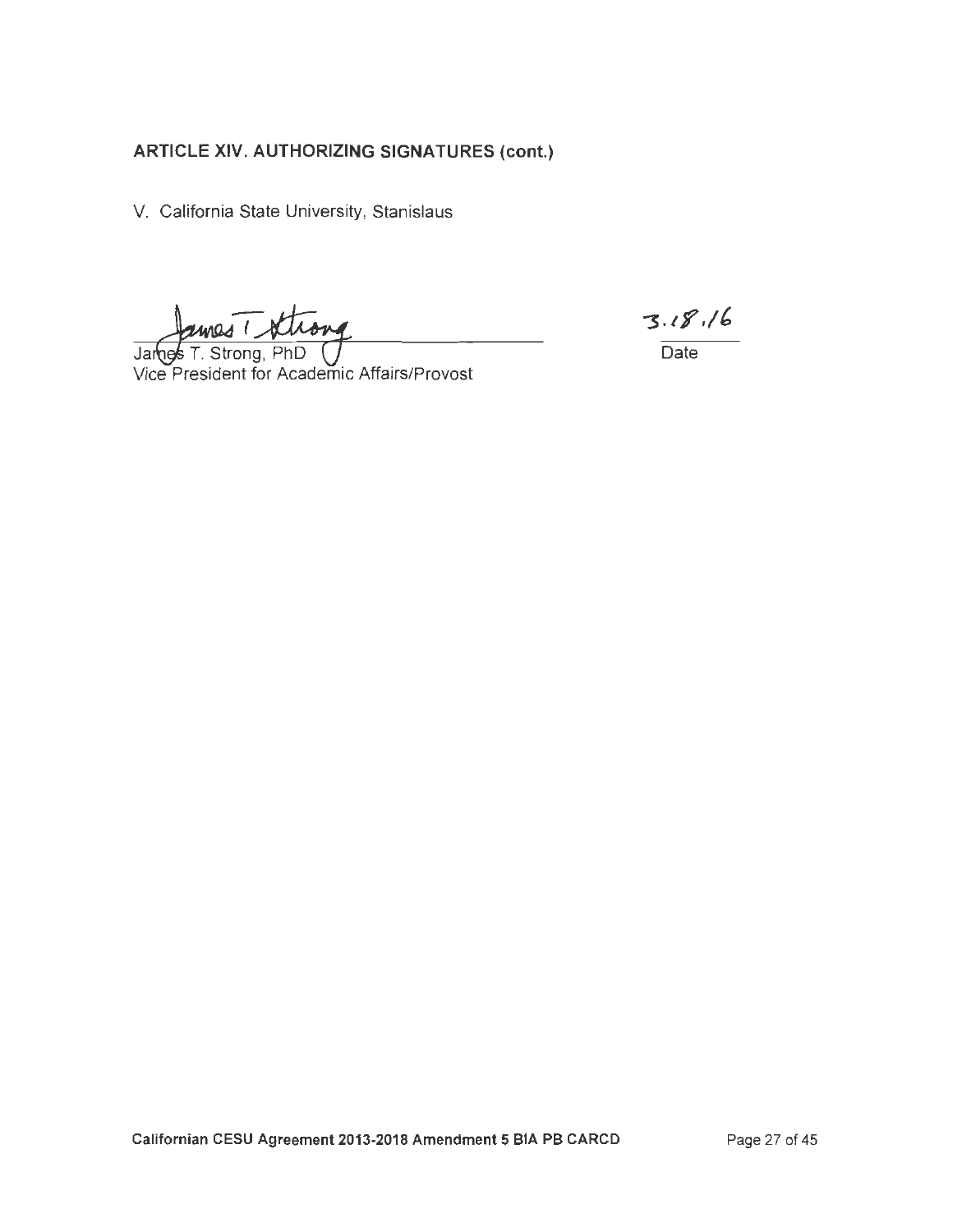W. California Department of Fish and Wildlife

the amendment effective. Per Article III, C: If a Partner Institution or Federal Agency has not responded after fortyfive (45) days from receipt of the amendment, its signature will not be required to make

Charlton H. Bonham Date **Director**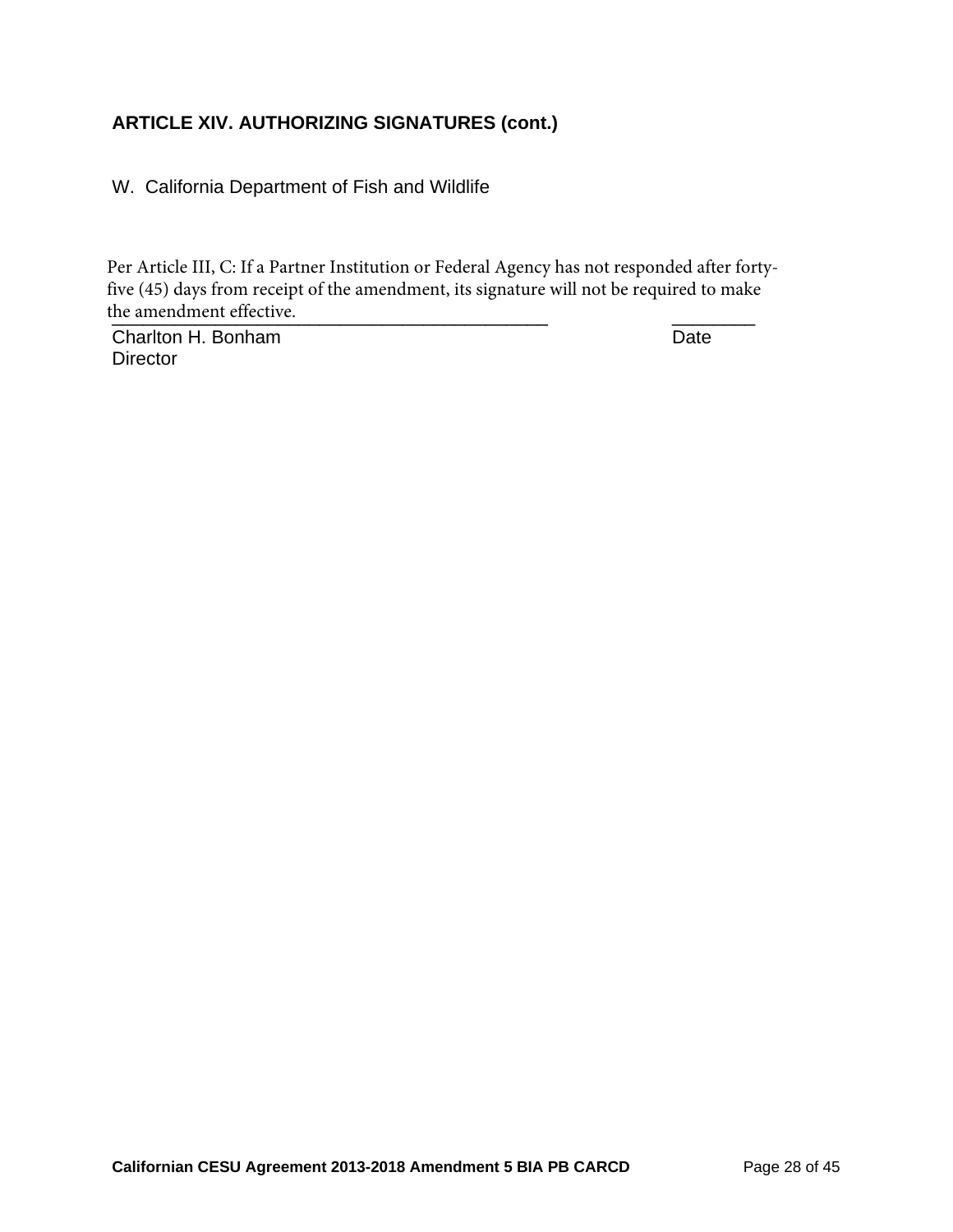X. California State University, Channel Islands

**Ysabel Trinidad** Vice President Finance and Administration

 $18 - MARCH - 2016$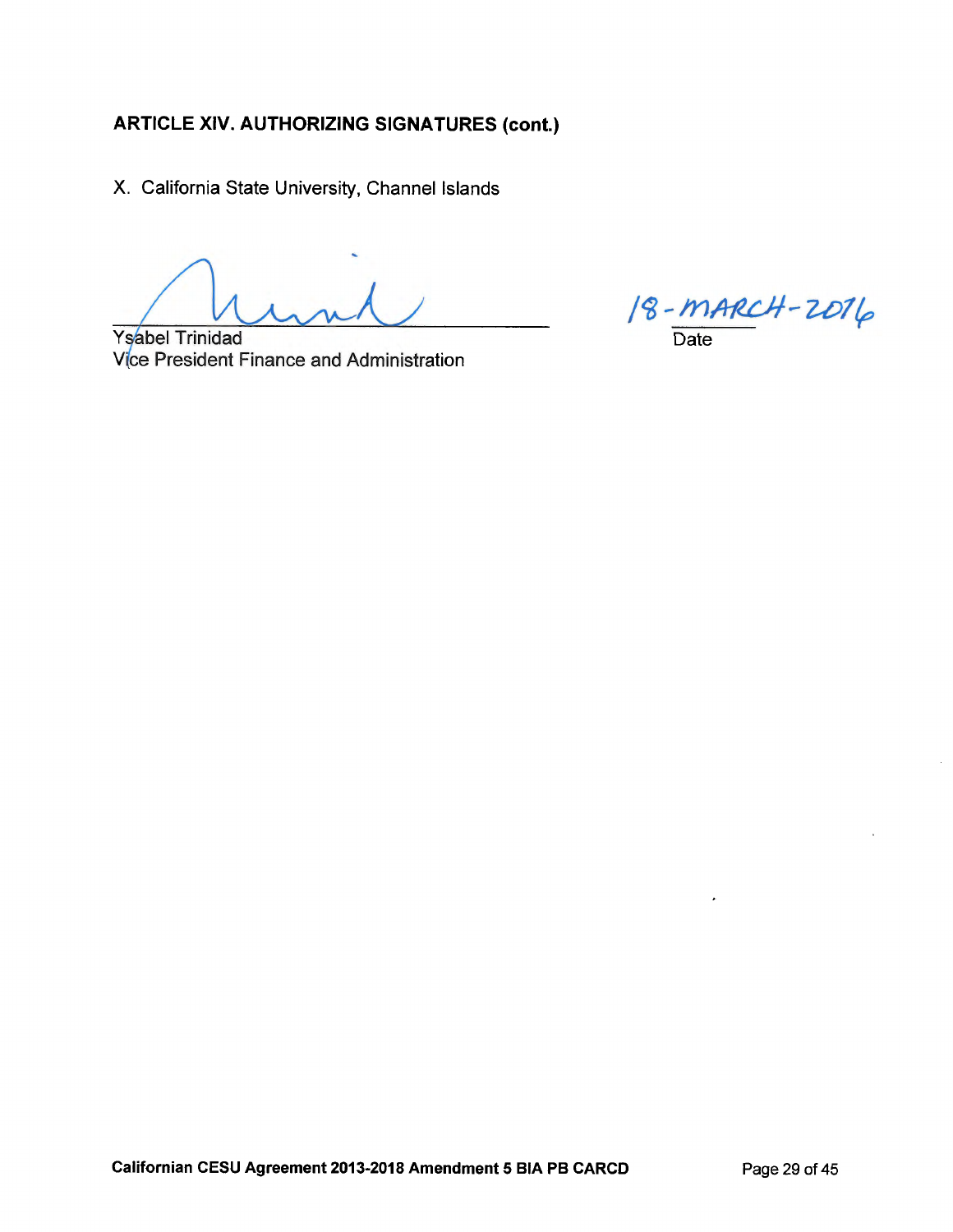#### Y. The Institute for Bird Populations

 $\frac{1}{2}$  . The americance of the contract of the contract of the contract of the contract of the contract of the contract of the contract of the contract of the contract of the contract of the contract of the contract of Per Article III, C: If a Partner Institution or Federal Agency has not responded after fortyfive (45) days from receipt of the amendment, its signature will not be required to make the amendment effective.

Rodney Siegel **Date** Executive Director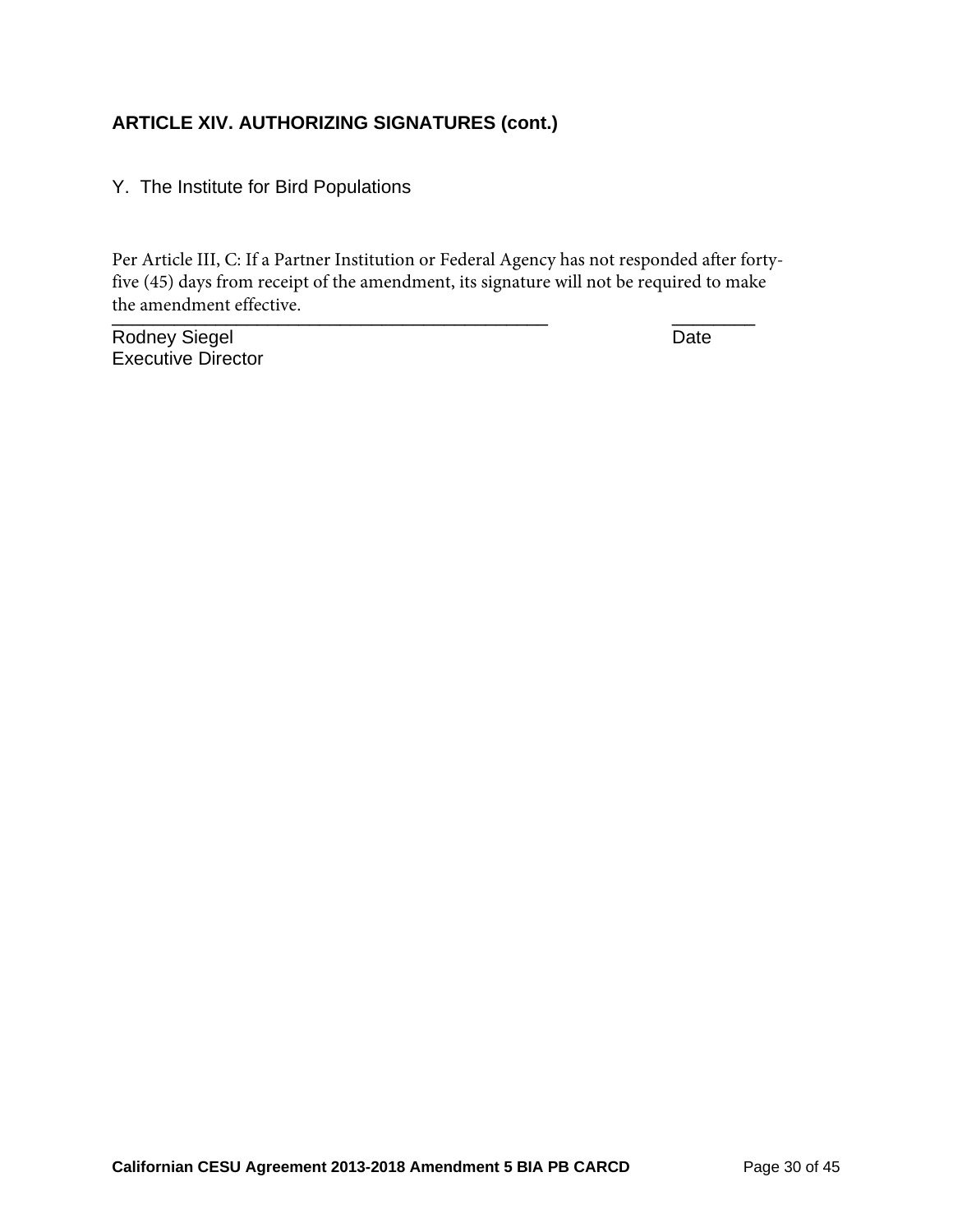#### Z. San Diego State University Research Foundation

Per Article III, C: If a Partner Institution or Federal Agency has not responded after forty-five (45) days from receipt of the amendment, its signature will not be required to make the amendment effective.

\_\_\_\_\_\_\_\_\_\_\_\_\_\_\_\_\_\_\_\_\_\_\_\_\_\_\_\_\_\_\_\_\_\_\_\_\_\_\_\_\_\_ \_\_\_\_\_\_\_\_

Sandra M. Nordahl, CRA date and the state of the state of the state date Director, Sponsored Research Contracting and Compliance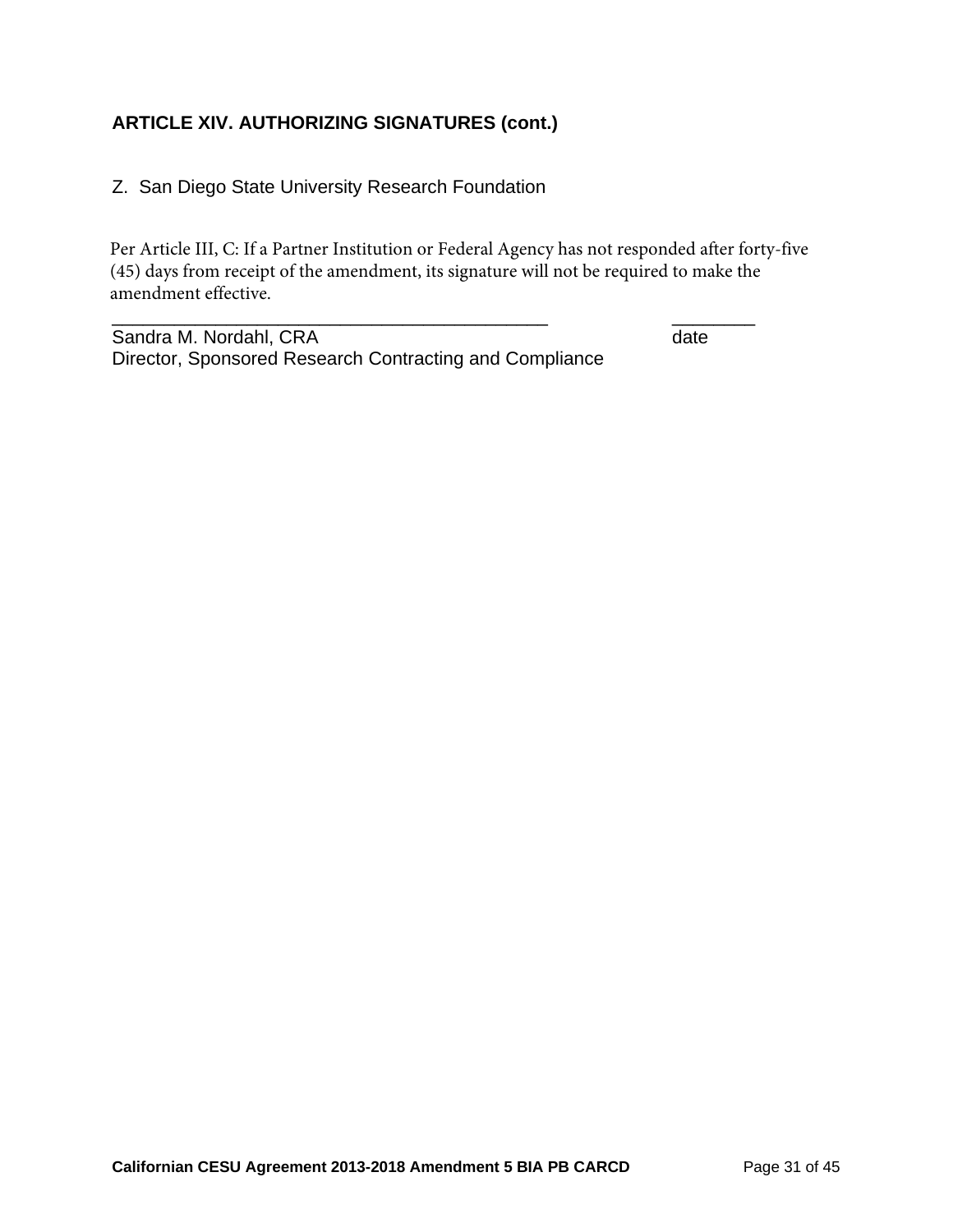AA. Institute for Wildlife Studies

 $2c$ 

David Garcelon President

 $\frac{3}{18}$ //8//6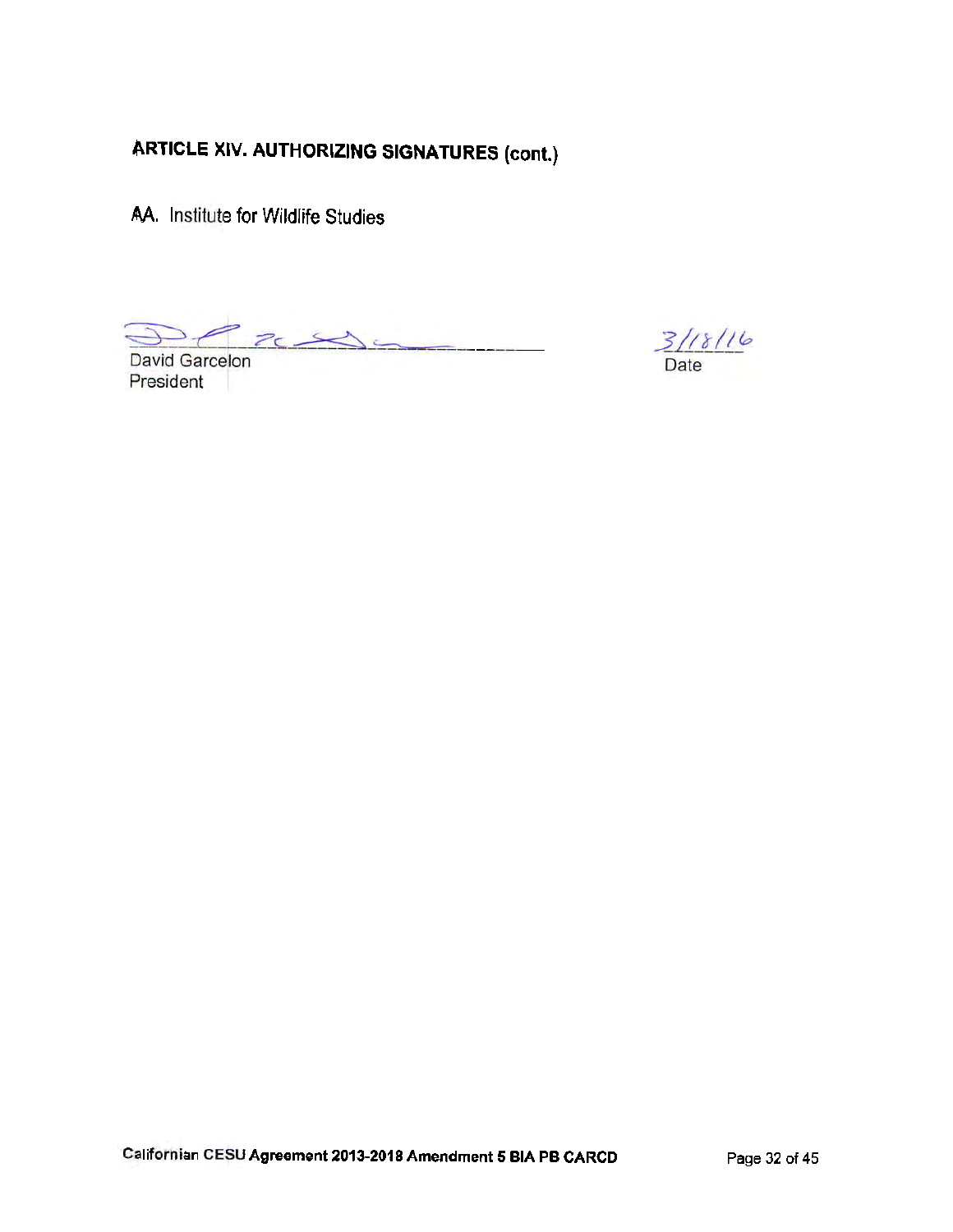BB. Santa Barbara Botanic Garden

Steve Windhager, Ph.D. Executive Director

 $\frac{4}{112016}$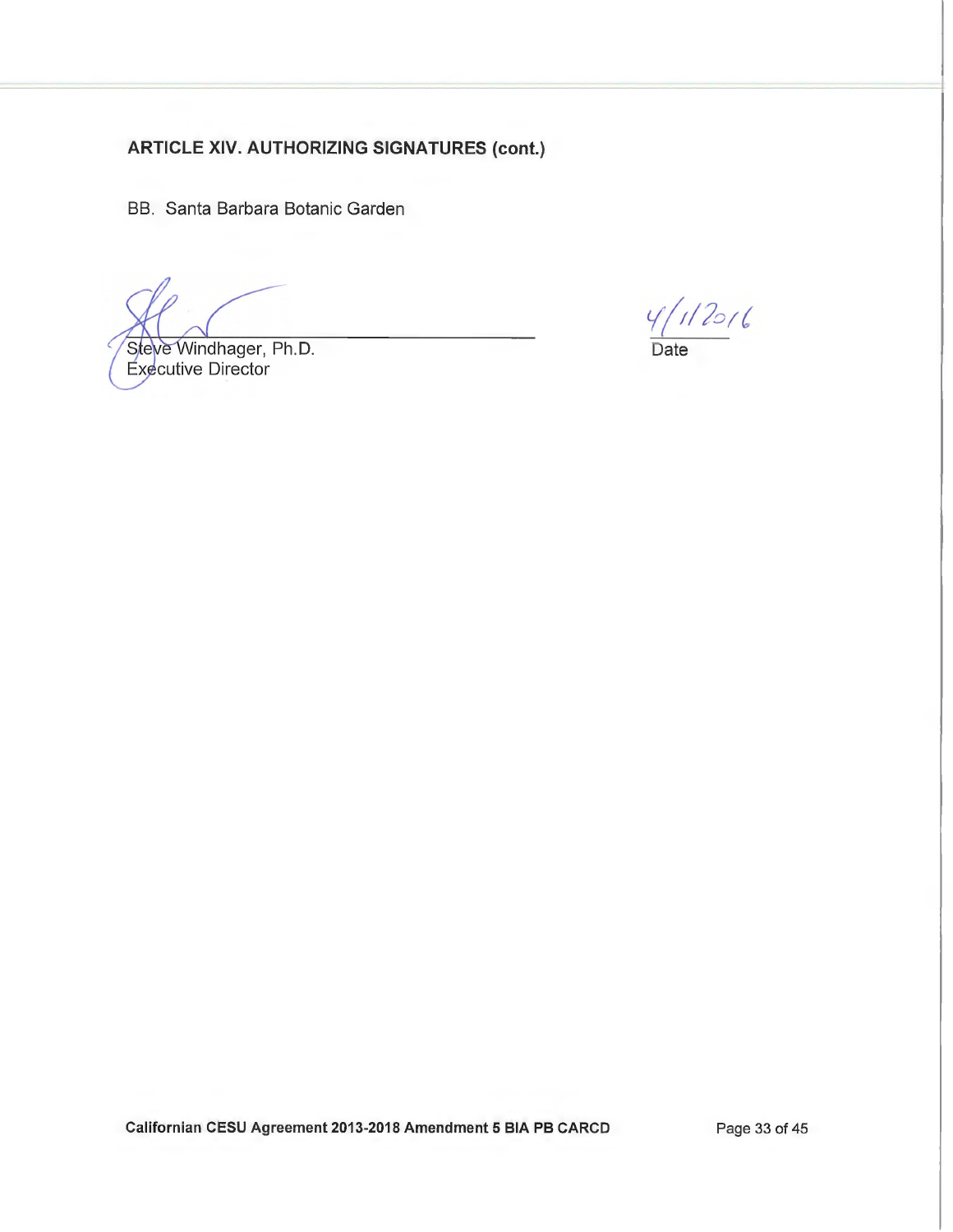CC. California Invasive Plant Council

\_\_\_\_\_\_\_\_\_\_\_\_\_\_\_\_\_\_\_\_\_\_\_\_\_\_\_\_\_\_\_\_\_\_\_\_\_\_\_\_\_\_ \_\_\_\_\_\_\_\_ amendment effective.Per Article III, C: If a Partner Institution or Federal Agency has not responded after fortyfive (45) days from receipt of the amendment, its signature will not be required to make the

Doug Johnson Date Executive Director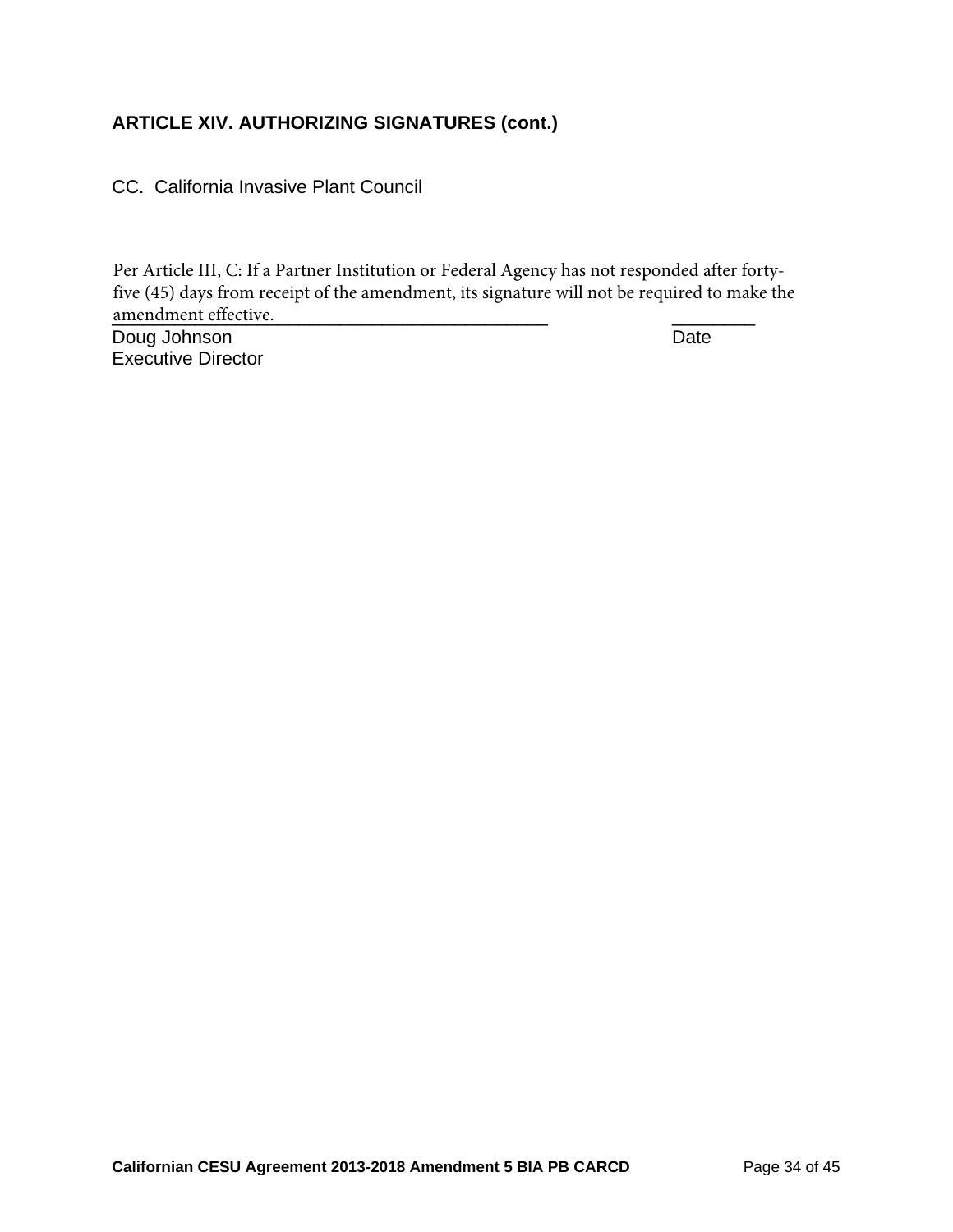DD. University Corporation at Monterey Bay (California State University, Monterey Bay)

\_\_\_\_\_\_\_\_\_\_\_\_\_\_\_\_\_\_\_\_\_\_\_\_\_\_\_\_\_\_\_\_\_\_\_\_\_\_\_\_\_\_ \_\_\_\_\_\_\_\_ Per Article III, C: If a Partner Institution or Federal Agency has not responded after fortyfive (45) days from receipt of the amendment, its signature will not be required to make the amendment effective.

Cynthia E. Lopez Date Director of Sponsored Programs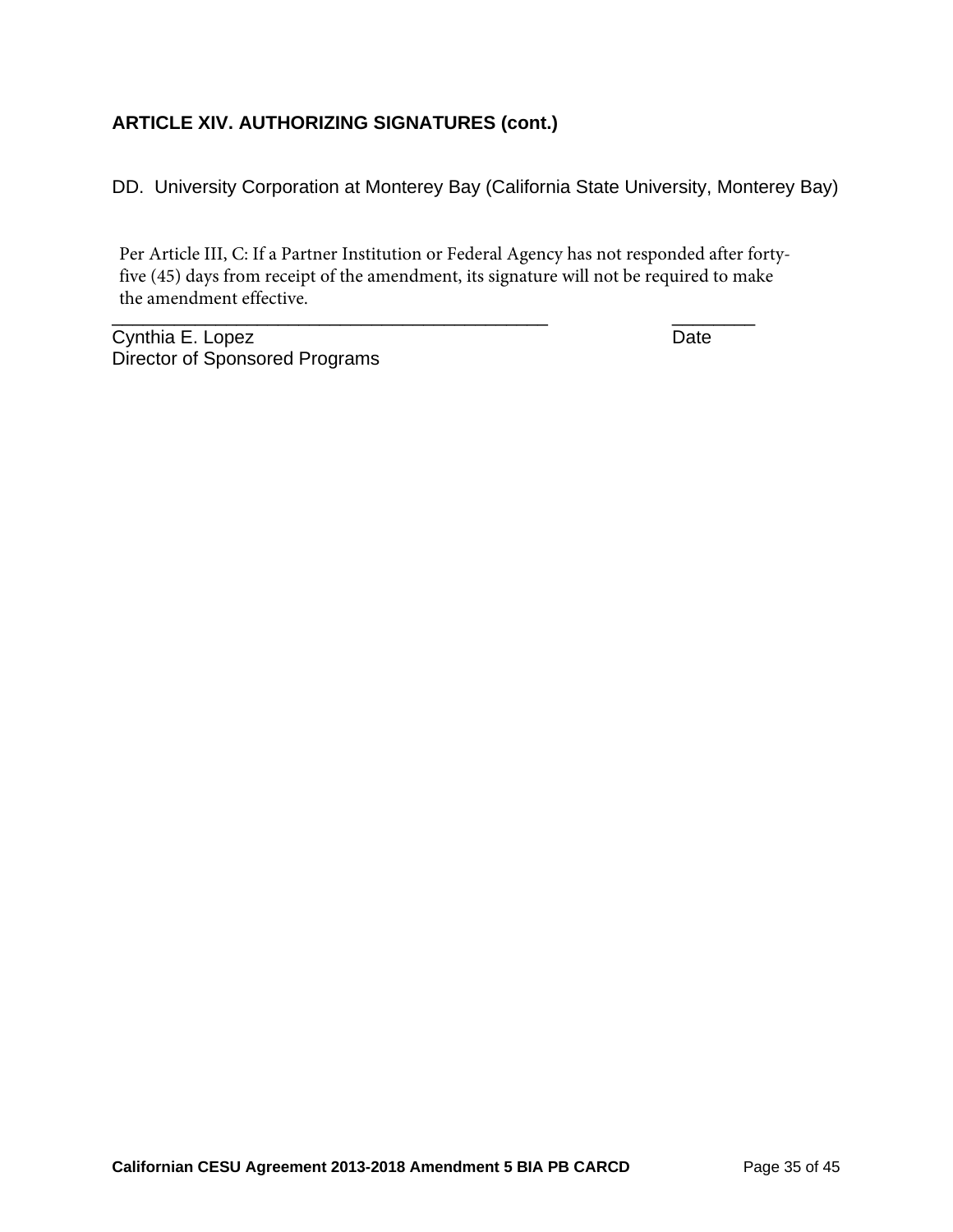EE. Occidental College

\_\_\_\_\_\_\_\_\_\_\_\_\_\_\_\_\_\_\_\_\_\_\_\_\_\_\_\_\_\_\_\_\_\_\_\_\_\_\_\_\_\_ \_\_\_\_\_\_\_\_ Per Article III, C: If a Partner Institution or Federal Agency has not responded after forty-five (45) days from receipt of the amendment, its signature will not be required to make the amendment effective.

Jorge G. Gonzalez **Date** Dean and Vice President of Academic Affairs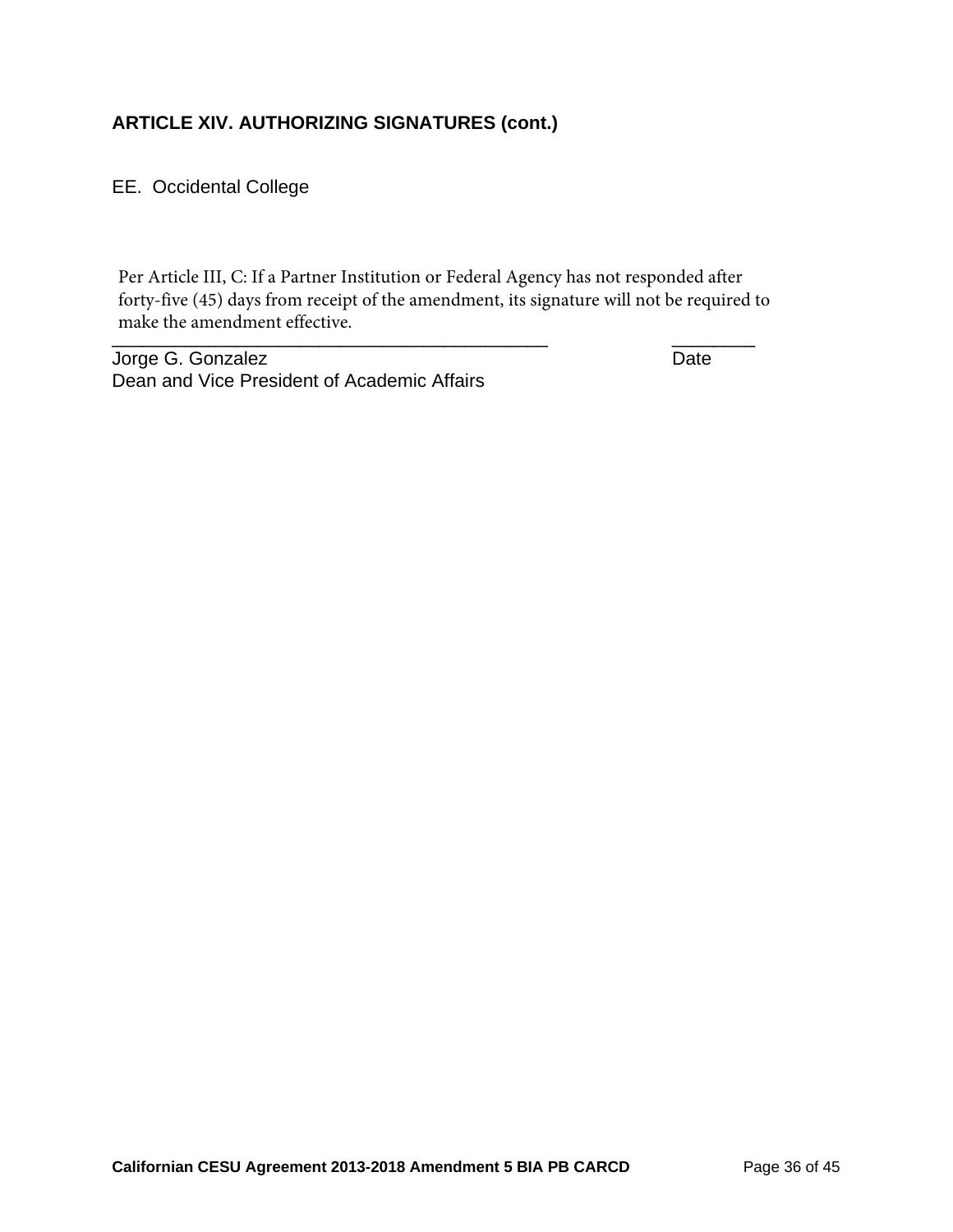FF. Zoological Society of San Diego d/b/a San Diego Zoo Global

\_\_\_\_\_\_\_\_\_\_\_\_\_\_\_\_\_\_\_\_\_\_\_\_\_\_\_\_\_\_\_\_\_\_\_\_\_\_\_\_\_\_ \_\_\_\_\_\_\_\_ Per Article III, C: If a Partner Institution or Federal Agency has not responded after forty-five (45) days from receipt of the amendment, its signature will not be required to make the amendment effective.

Douglas G. Myers **Date** President/CEO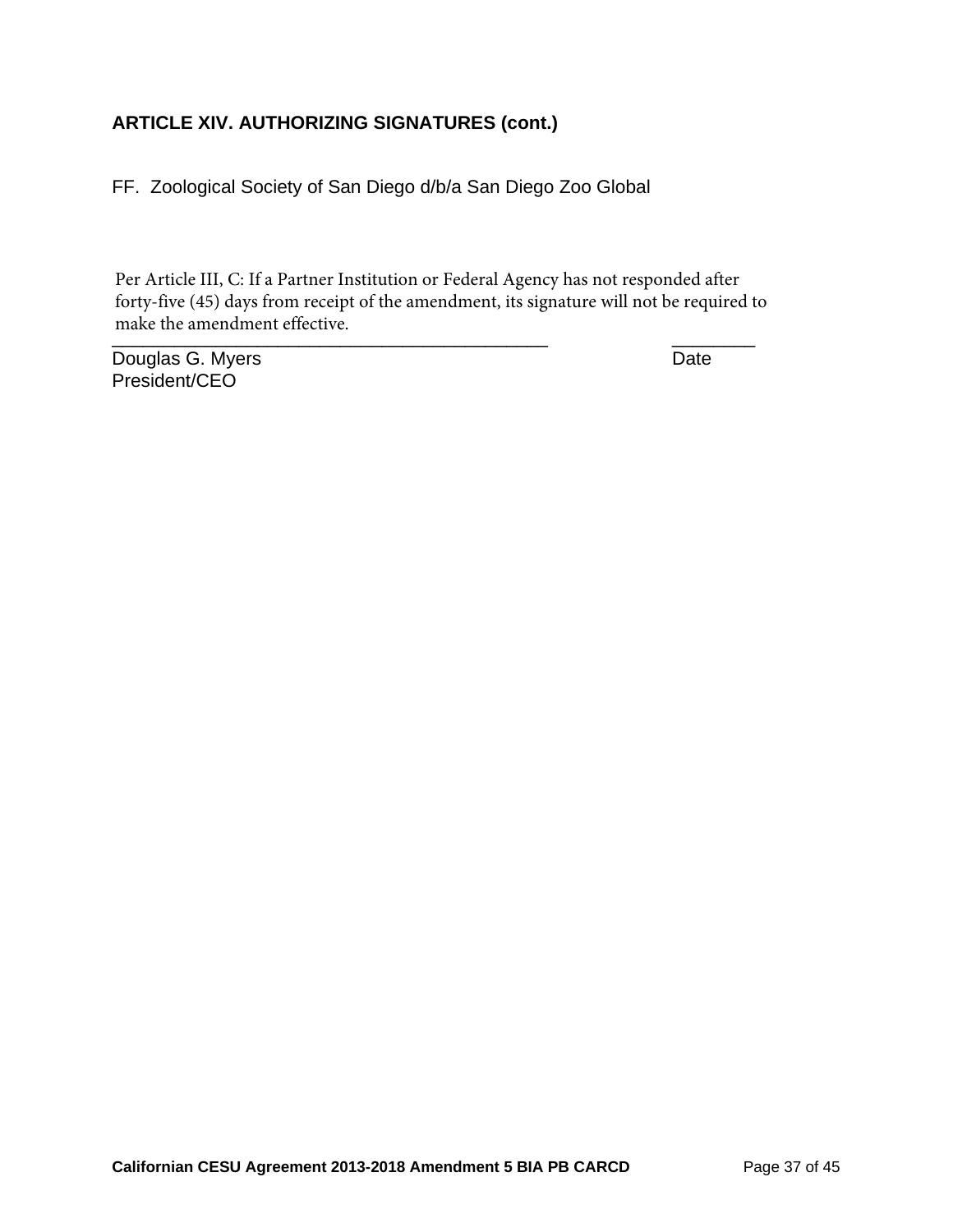GG. California State University, Sacramento (Sacramento State)

Per Article III, C: If a Partner Institution or Federal Agency has not responded after forty-five (45) days from receipt of the amendment, its signature will not be required to make the amendment effective.

David Earwicker **Date** Assistant Vice President, Office of Research Administration

\_\_\_\_\_\_\_\_\_\_\_\_\_\_\_\_\_\_\_\_\_\_\_\_\_\_\_\_\_\_\_\_\_\_\_\_\_\_\_\_\_\_ \_\_\_\_\_\_\_\_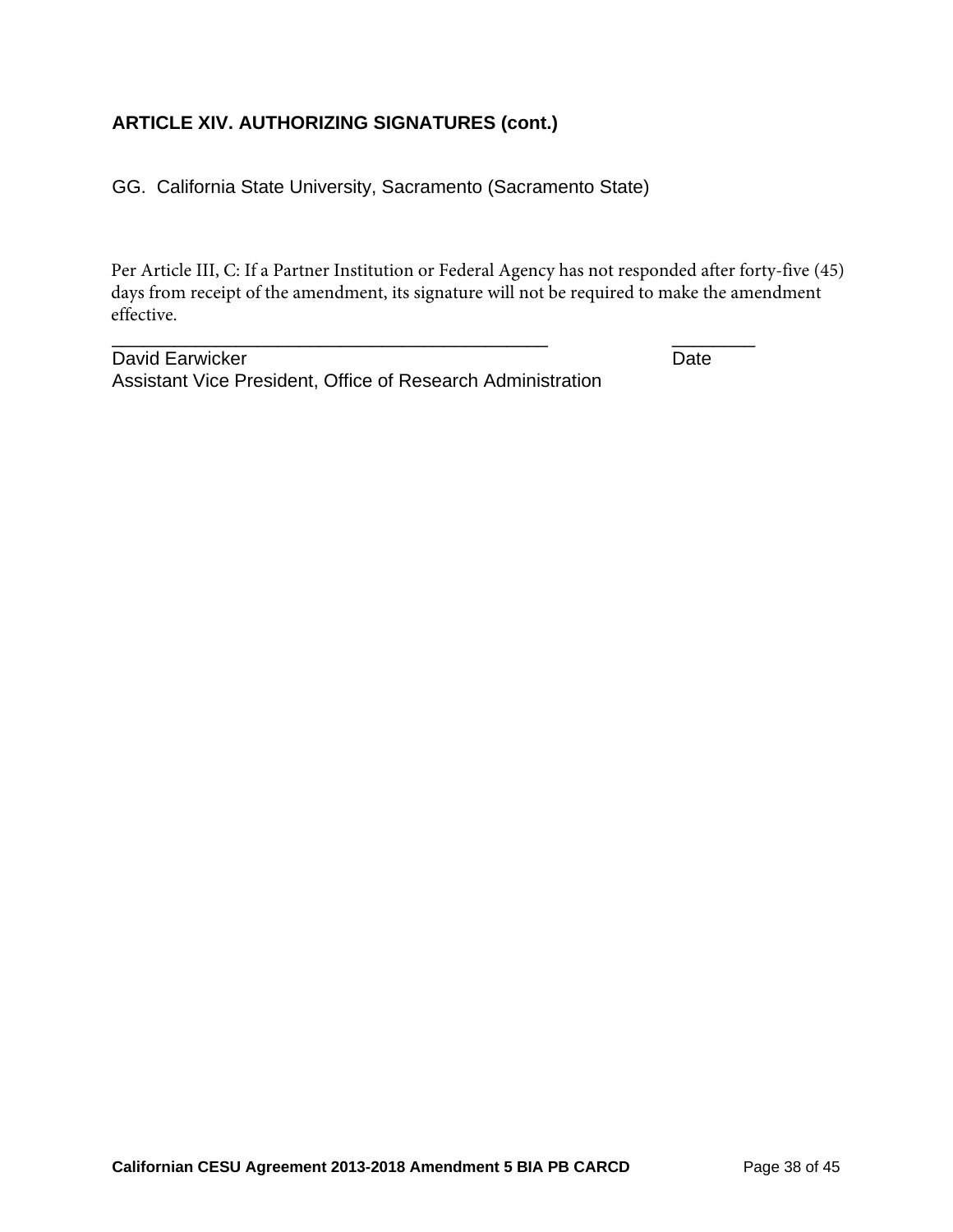HH. San Bernardino County Museum

Per Article III, C: If a Partner Institution or Federal Agency has not responded after forty-five (45) days from receipt of the amendment, its signature will not be required to make the amendment effective.

\_\_\_\_\_\_\_\_\_\_\_\_\_\_\_\_\_\_\_\_\_\_\_\_\_\_\_\_\_\_\_\_\_\_\_\_\_\_\_\_\_\_ \_\_\_\_\_\_\_\_

Robert McKernan Date Museum Director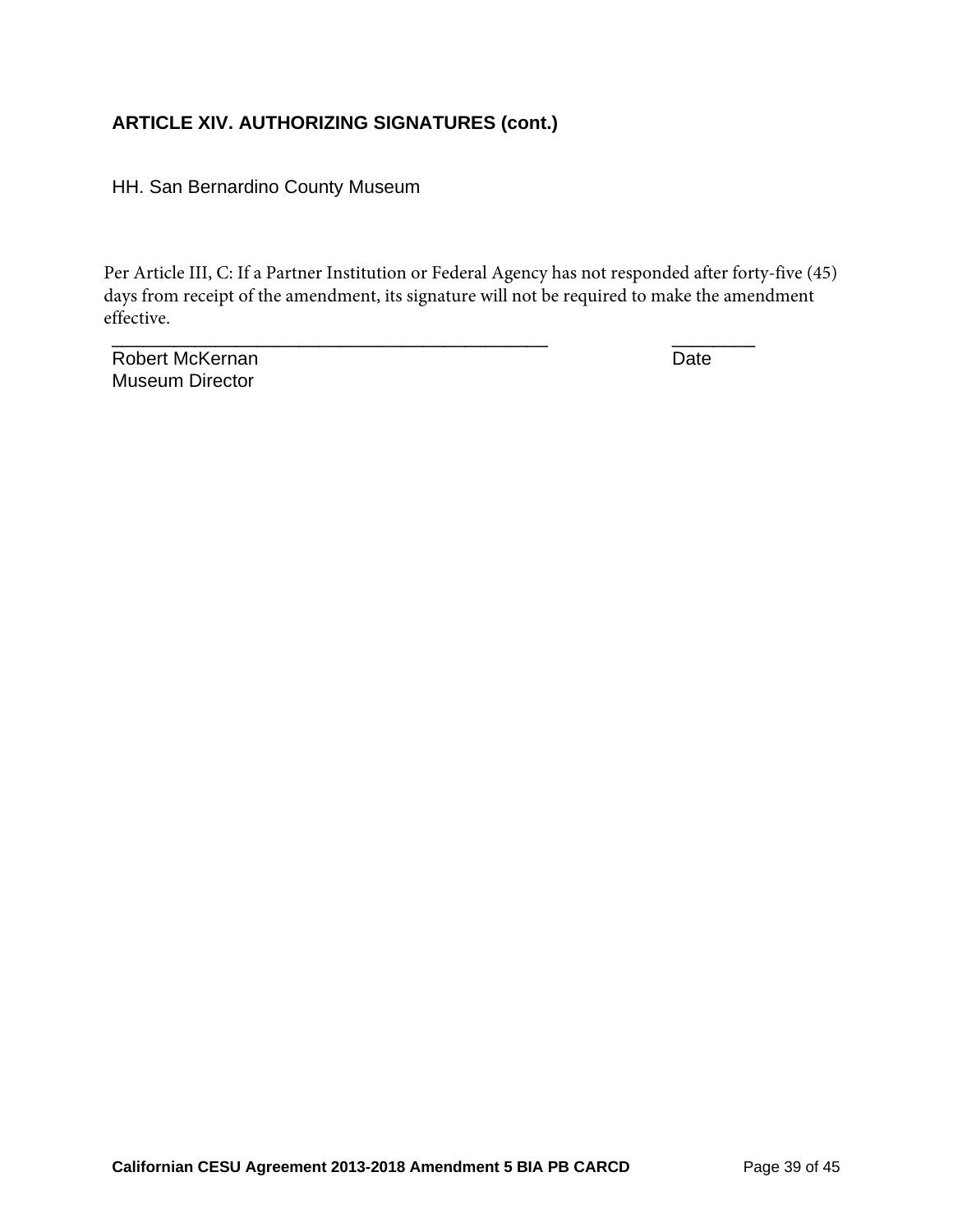II. San Diego Natural History Museum

 $\frac{1}{d}$ 

Michael A. Wall **Vice President of RaPP** 

 $3 - 22 - 16$ 

 $\overline{\phantom{a}}$ 

 $\hat{\mathcal{A}}$ 

Date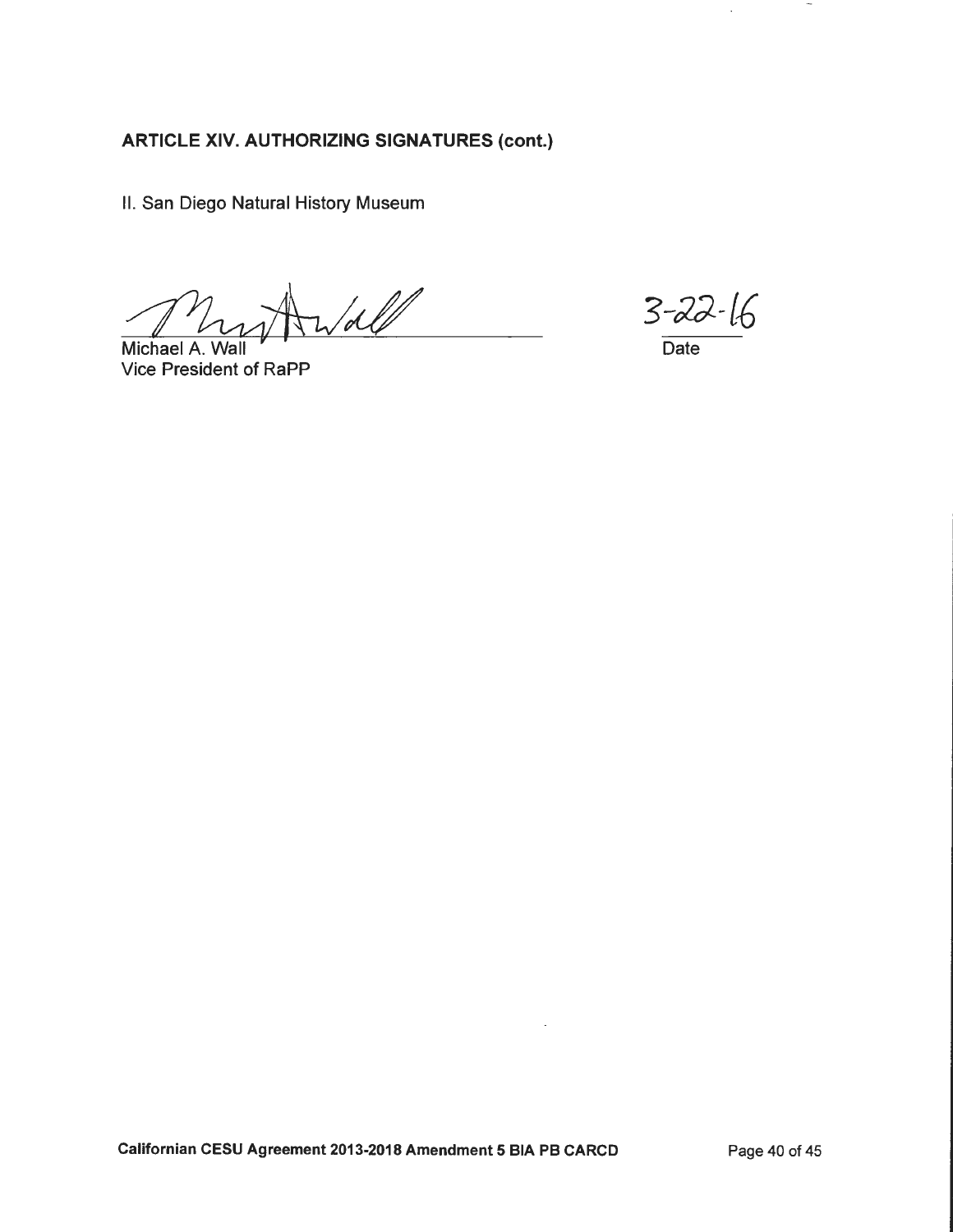JJ. Camegie Mellon University

Linda Feuster Interim Director, Office of Spensored Pregrams

Neg

Linda S. Pearter<br>Annu VP of Spontered Programs

Californian CESU Agreement 2013-2018 Amendment 5 BIA PB CARCO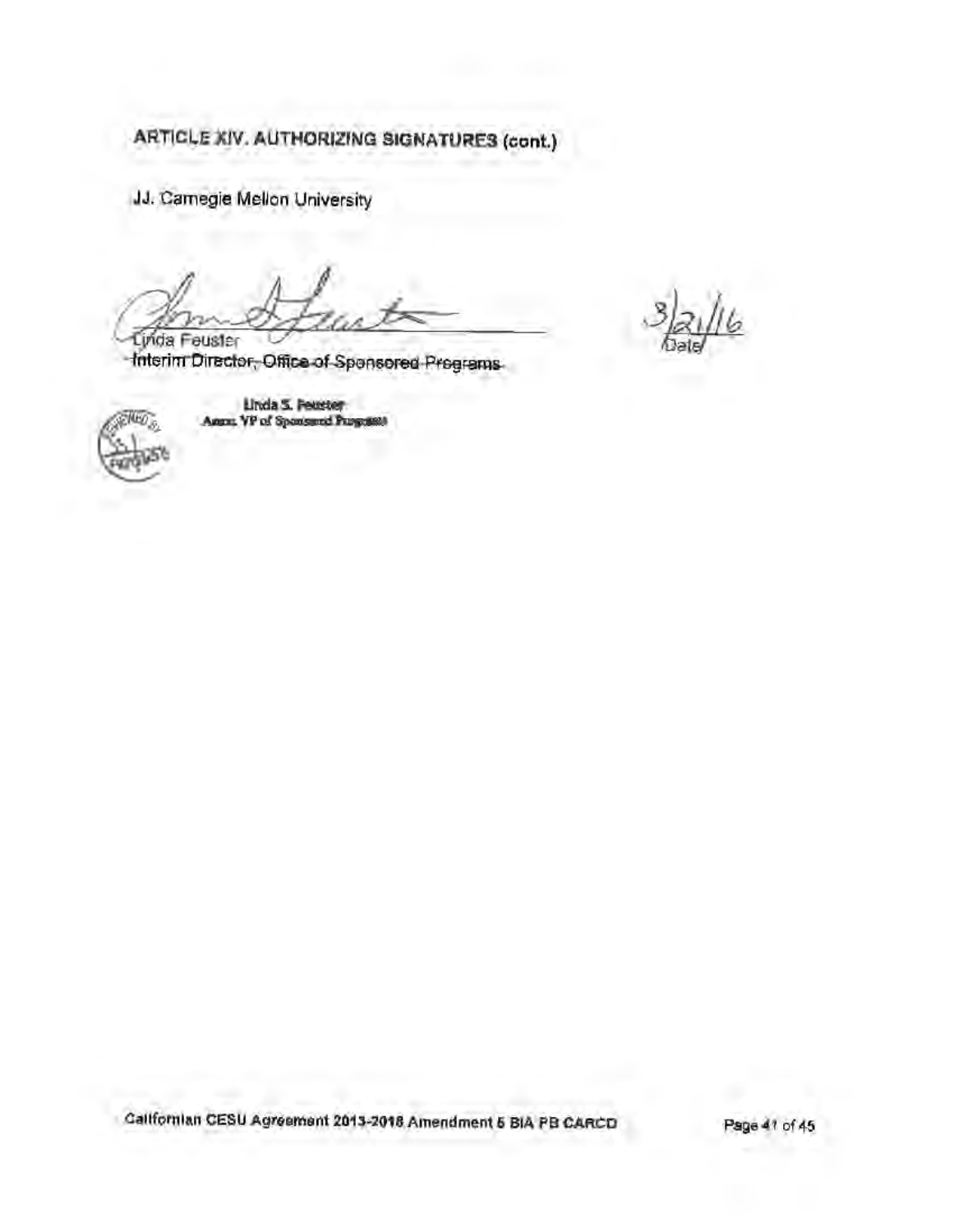KK. CSU Fullerton Auxiliary Services Corporation (on behalf of California State University, Fullerton)

Frank A. Muniford

**Executive Director** 

 $3/17/16$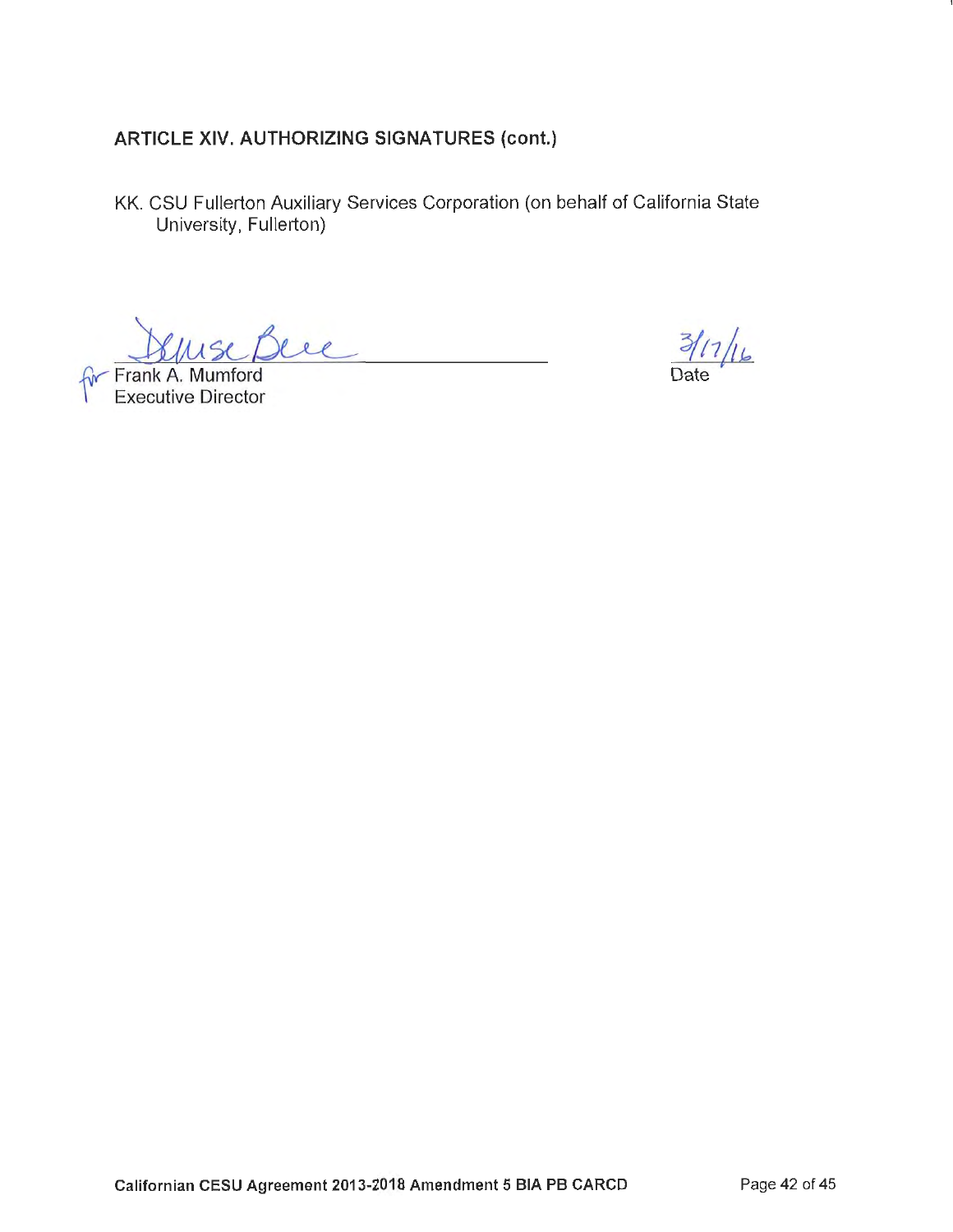LL. Cal Poly Pomona Foundation, Inc. (on behalf of California State Polytechnic University, Pomona)

\_\_\_\_\_\_\_\_\_\_\_\_\_\_\_\_\_\_\_\_\_\_\_\_\_\_\_\_\_\_\_\_\_\_\_\_\_\_\_\_\_\_ \_\_\_\_\_\_\_\_

Per Article III, C: If a Partner Institution or Federal Agency has not responded after forty-five (45) days from receipt of the amendment, its signature will not be required to make the amendment effective.

G. Paul Storey Date Executive Director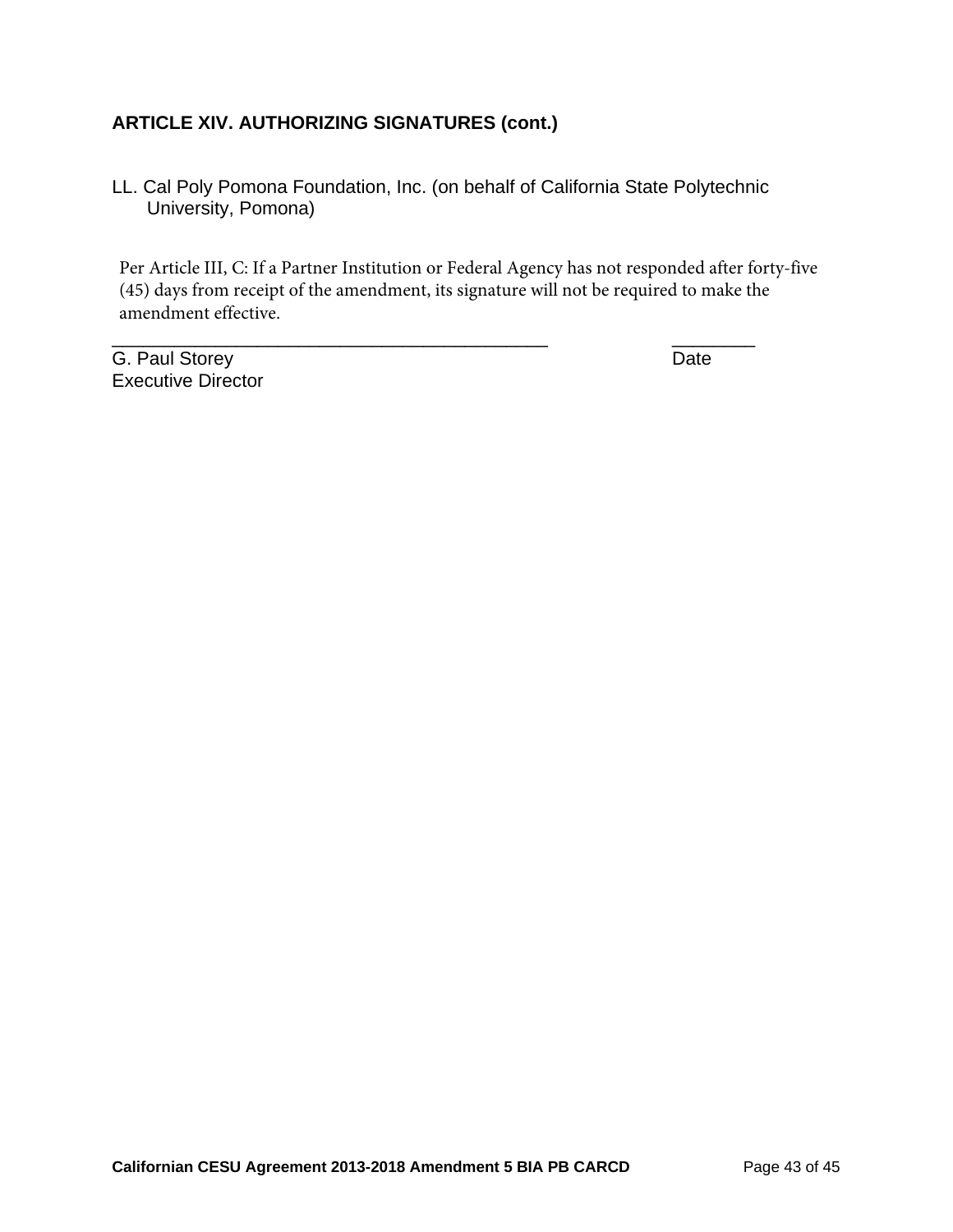MM. California Association for Resource Conservation Districts

Faren Buch

[Print Name]: [Print Title]:

Karen Buhr Executive Directo Date February 22, 2016

Californian CESU Agreement 2013-2018 Amendment 5 BIA PB CARCD

Page 44 of 45